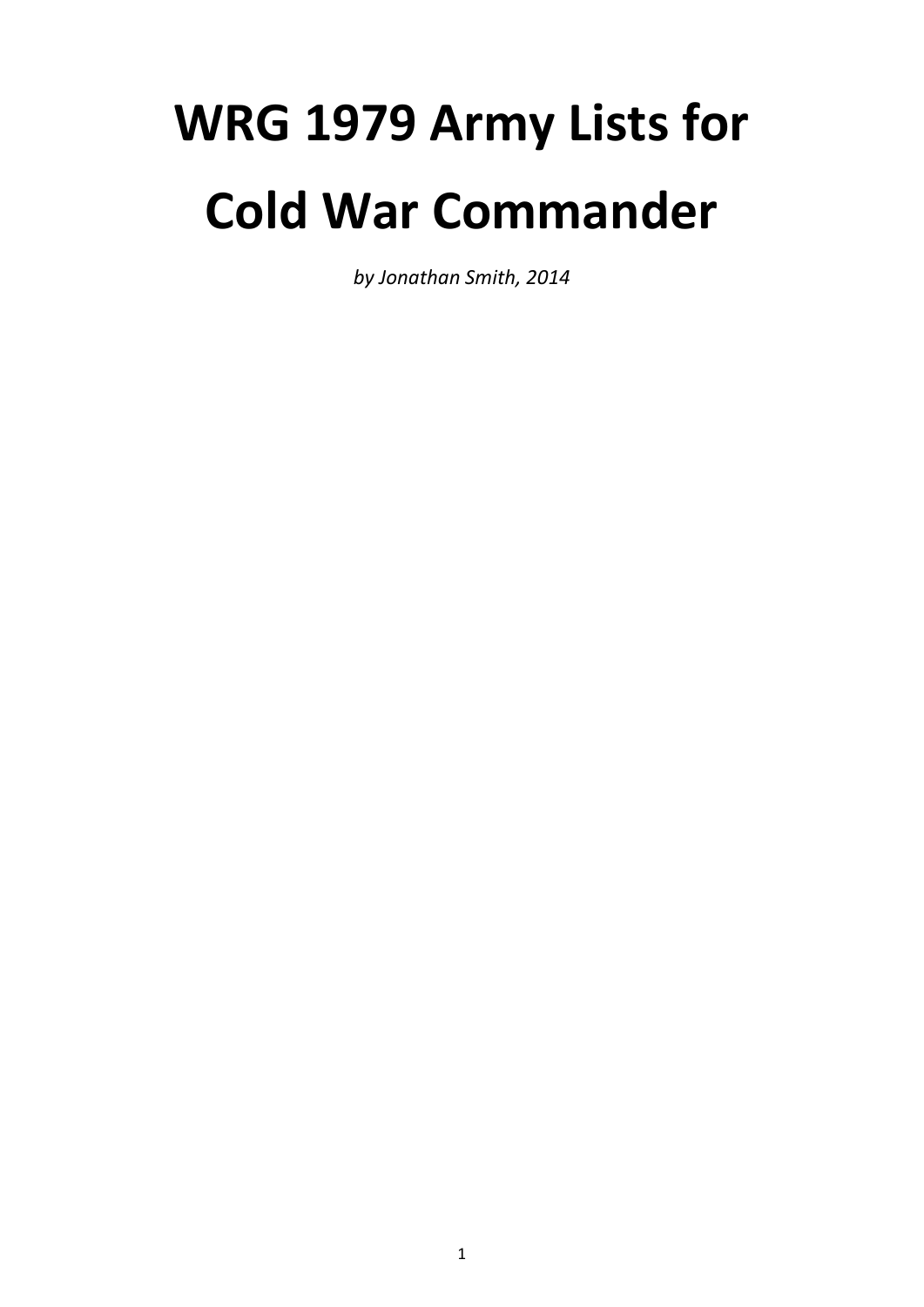## **West German Army**

#### **Compulsory Troops**

| 1x Battle Group HQ:  | CO                                                       |
|----------------------|----------------------------------------------------------|
| 1x Tank Company:     | 4 Leopard 1A4                                            |
| 1x Infantry Company: | 3 Infantry Units (MAW)<br>1 Milan ATGW<br>3 Marder 1 IFV |
| May add:             | 1 Red Eye AAGW                                           |

#### **Choose from the Following:**

| 0-2 Recce Platoons         |                   | 1 Luchs                                                    |
|----------------------------|-------------------|------------------------------------------------------------|
| 0-1 Anti Tank Platoon:     |                   | 1 Jagdpanzer Rakette                                       |
| 0-1 Anti Tank Platoon:     |                   | 1 Jagdpanzer Kannone                                       |
| 0-1 Anti Aircraft Section: |                   | 1 Gepard                                                   |
| 0-1 Tank Company:          | or.<br>or<br>or   | 4 Leopard 1<br>4 Leopard 1A3<br>4 Leopard 2<br>4 M48 (105) |
| 0-2 Infantry Companies:    |                   | 3 Infantry Units<br>1 Milan ATGW<br>3 APC                  |
| May add:                   | APC may be:<br>or | 1 Red Eye AAGW<br>M113<br>Marder 1                         |
| 0-1 FAC                    |                   |                                                            |
| 0- FAO                     |                   |                                                            |
| 0-1 Battery (on Table):    |                   | 1 120mm Mortar<br>1 M113                                   |
| 0-3 Batteries:             |                   | 1 M109 155mm                                               |
| 0-1 Battery:               |                   | 1 M110 203mm                                               |
| 0-1 Battery:               |                   | 1 LARS                                                     |
|                            |                   |                                                            |

0-2 Attack Helicopters: 1 Bo105 P1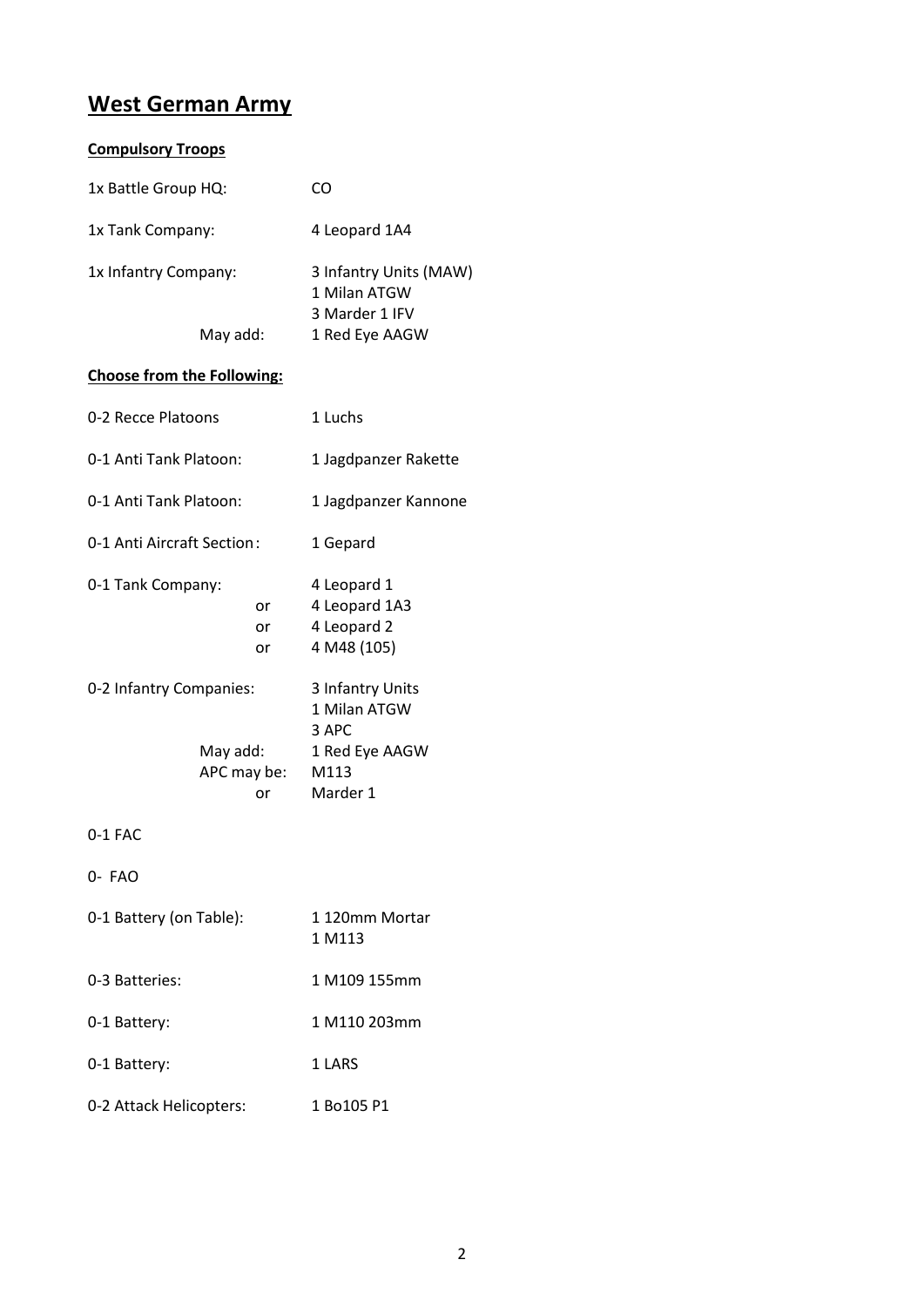## **British Army**

| <b>Compulsory Troops</b> |                                   |                                                                                                            |
|--------------------------|-----------------------------------|------------------------------------------------------------------------------------------------------------|
| 1x Battle Group HQ:      |                                   | CO                                                                                                         |
| 1x Tank Company:         |                                   | 4 Chieftain 5                                                                                              |
| 1x Infantry Company:     | May add:<br>May add:<br>May add:  | 4 Infantry Units (MAW)<br>4 FV432<br>1 Milan 1 ATGW<br>1 FV432<br>1 FV432 (81mm Mortar)<br>1 Blowpipe AAGW |
|                          | <b>Choose from the Following:</b> |                                                                                                            |
| 0-1 Recce Unit:          |                                   | 1 Scimitar (Recce)                                                                                         |
| 0-1 (Recce) Squadron:    |                                   | 3 Scorpion (Recce)<br>1 Striker                                                                            |
| 0-1 Anti Tank Troop:     |                                   | 1 FV438                                                                                                    |
| 0-1 Tank Company:        |                                   | 4 Chieftain 5                                                                                              |
| 0-2 Infantry Company:    | May add:<br>May add:<br>May add:  | 4 Infantry Units (MAW)<br>4 FV432<br>1 Milan 1 ATGW<br>1 FV432<br>1 FV432 (81mm Mortar)<br>1 Blowpipe AAGW |
| 0-1 FAC                  |                                   |                                                                                                            |
| FAO                      |                                   |                                                                                                            |
| 0-4 Batteries:           |                                   | 1 Abbot 155mm                                                                                              |

| 0-4 Batteries:          | 1 Abbot 155mm |
|-------------------------|---------------|
| 0-3 Batteries:          | 1 M109 155mm  |
| 0-1 Battery:            | 1 M110 203mm  |
| 0-2 Attack Helicopters: | 1 Lynx - TOW  |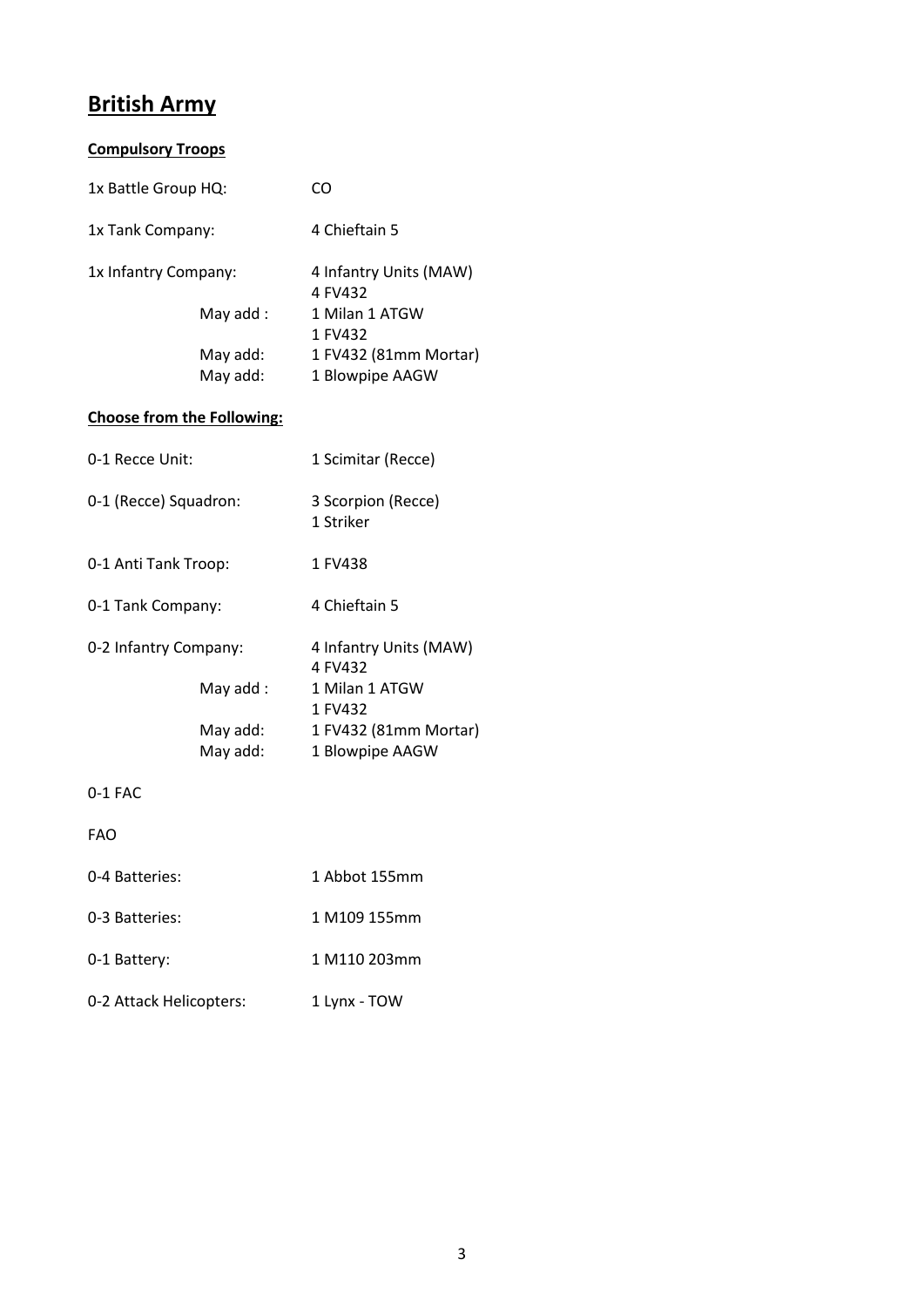## **Soviet Army**

| <b>Compulsory Troops</b>          |                                                                       |
|-----------------------------------|-----------------------------------------------------------------------|
| 1x Battle Group HQ:               | CO                                                                    |
| 1x Tank Company:                  | 3 MBT (See Notes)                                                     |
| 1x Infantry Company:              | 3 Infantry Units (RPG)                                                |
| May add:                          | 3 BMP 1 IFV<br>1 SA7 AAGW                                             |
| or                                | 3 Infantry Units (RPG)<br>1 Sagger ATGW Unit                          |
| May add:                          | 3 BTR60<br>1 SA7 AAGW                                                 |
| 1x Recce Section:                 | 1 BMP-R (Recce)                                                       |
| <b>Choose from the Following:</b> |                                                                       |
| 0-1 Recce Platoon:                | 1 PT-76 (Recce)<br>1 BRDM 2 (Recce)                                   |
| 0-3 Anti Tank Platoon:<br>or      | 1 BRDM 2 ATGW<br>1 BRDM 3 ATGW                                        |
| 0-2 Anti Aircraft Section:<br>or  | 1 ZSU23/4<br>1 BRDM SA9                                               |
| 0-2 Tank Company:                 | 3 MBT (See Notes)                                                     |
| 0-2 Infantry Companies:           | 3 Infantry Units (RPG)<br>3 BMP 1 IFV                                 |
| May add:                          | 1 SA7 AAGW                                                            |
| or                                | 3 Infantry Units (RPG)<br>1 Sagger ATGW Unit<br>3 BTR60<br>1 SA7 AAGW |
| May add:<br>$0-1$ FAC             |                                                                       |
|                                   |                                                                       |
| 0- FAO                            |                                                                       |
| 0-1 Battery (on Table):           | 1 120mm Mortar<br>1 MTLB                                              |
| 0-3 Batteries:                    | 1 2s3 105mm                                                           |
| 0-3 Batteries:                    | 1 2s1 155mm                                                           |
| 0-1 Battery:                      | 1 BM21                                                                |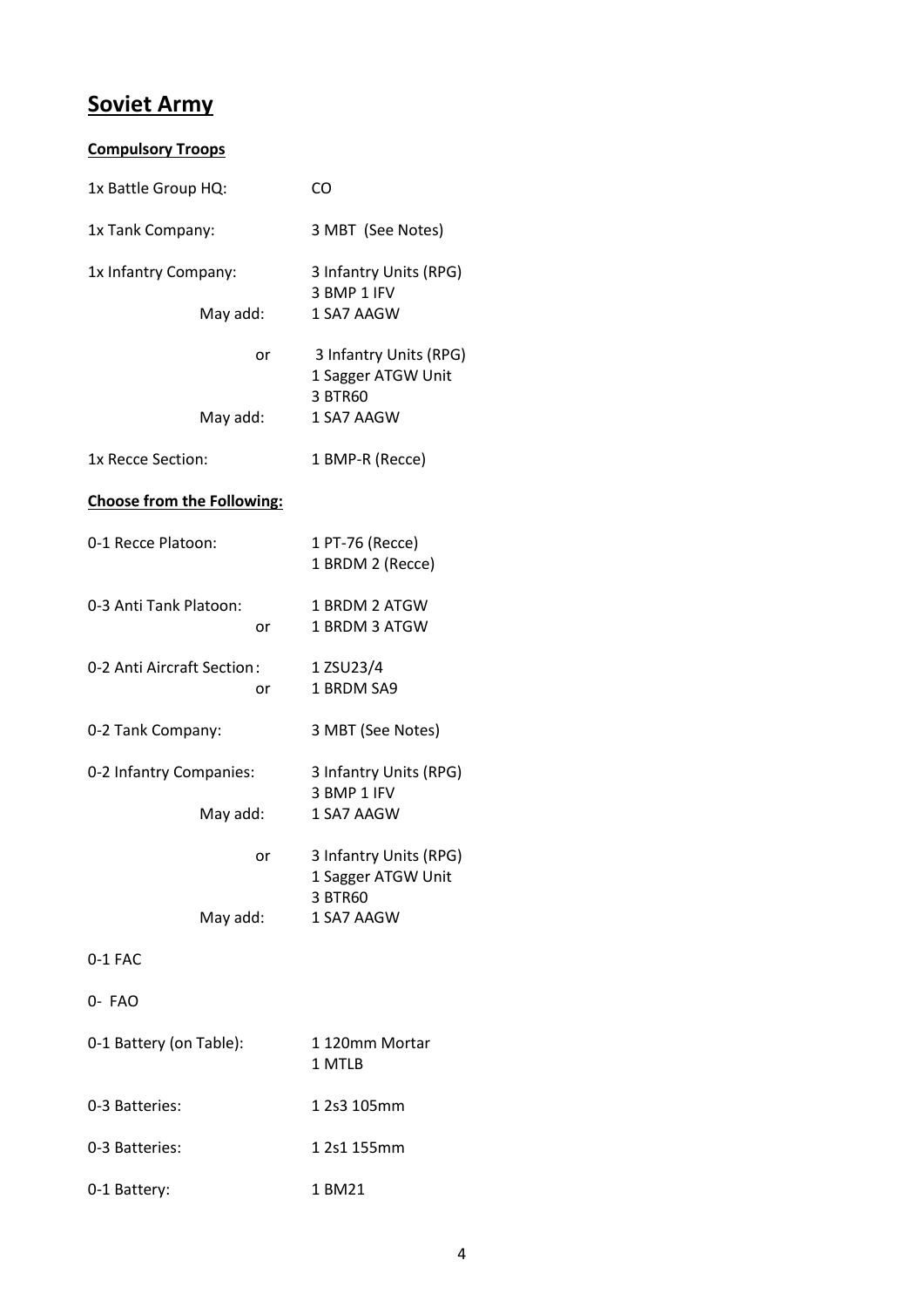#### 0-3 Attack Helicopters: 1 Mi24D

Notes:

- If only One Infantry company is used and it is equipped with BMP-1 then Tanks are T-72
- If more than 1 BMP company used then tanks are T-64
- If mixed companies are used then T72 cannot be used and at least One Tank company must be T-55.
- If only BTR Companies are used then Tanks are T-62 or T-55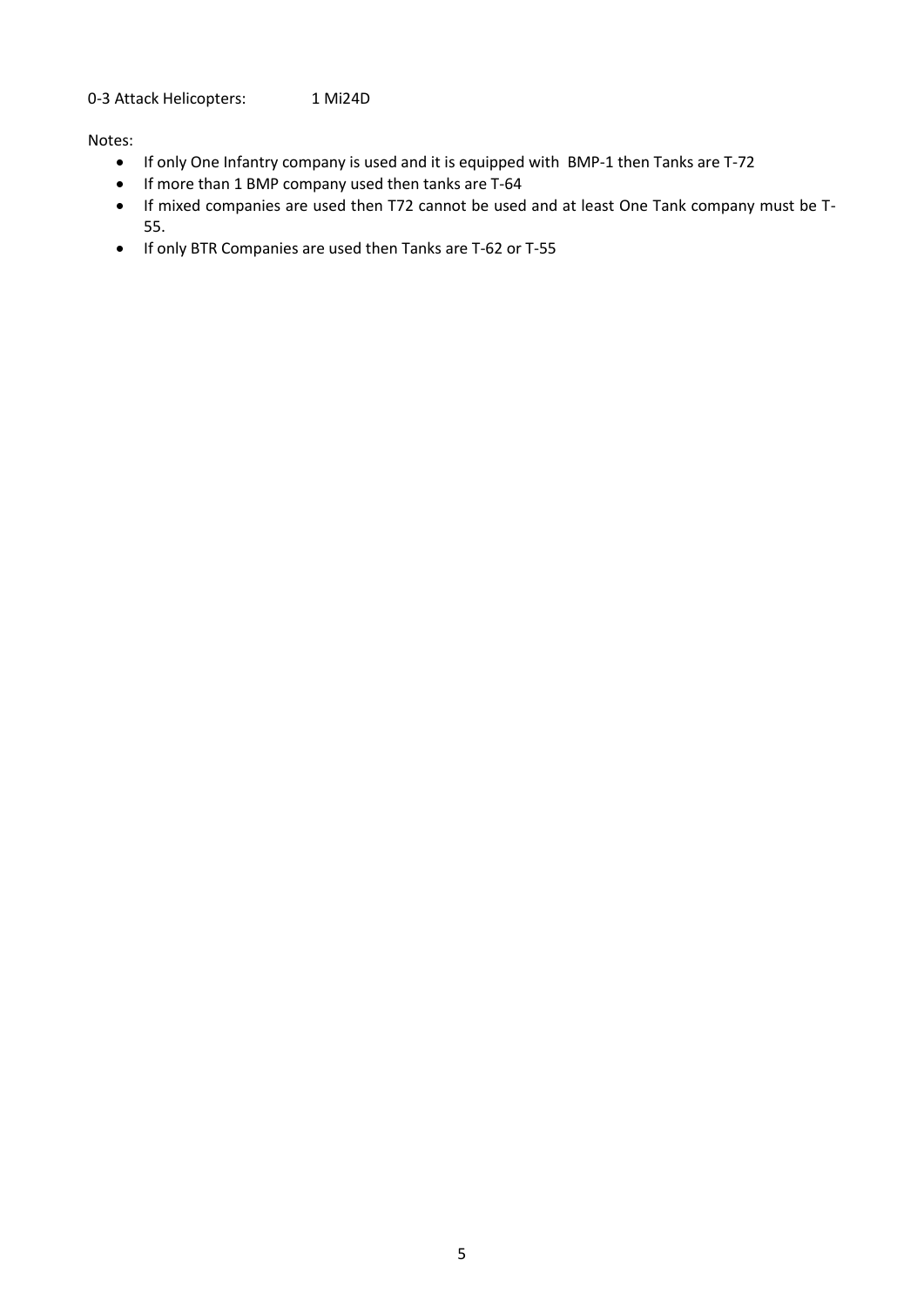## **Swedish Army**

| <b>Compulsory Troops</b>                 |                                                            |  |
|------------------------------------------|------------------------------------------------------------|--|
| 1x Battle Group HQ:                      | CO                                                         |  |
| 1x Tank Company:                         | 4 'S' Tank                                                 |  |
| 1x Mech Infantry Company:                | 4 Infantry Units (MAW)                                     |  |
| May Add:                                 | 4 PBV302<br>1 90mm RCL Laplander                           |  |
| 1x Recce Platoon:                        | 1 IKV91                                                    |  |
| <b>Choose from the Following:</b>        |                                                            |  |
| 0-1 Tank Company:<br>or                  | 4 'S' Tank<br>4 Centurion                                  |  |
| 0-1 Mech Infantry Companies:<br>May add: | 4 Infantry Units (MAW)<br>4 PBV302<br>1 90mm RCL Laplander |  |
| 0-2 Infantry Companies:<br>May add:      | 4 Infantry Units (MAW)<br>2 trucks<br>1 90mm RCL Laplander |  |
| 0-1 Anti Tank Company:                   | 1 90mm RCL Laplander<br>2 Bantam ATGW Unit<br>2 Laplander  |  |
| 0-2 Anti Aircraft Section:<br>or         | 1 RBS70<br>1 Laplander<br>1 Red Eye AAGW<br>1 Laplander    |  |
| 0-2 Anti Aircraft Section:               | 140mm Bofors<br>1 Truck                                    |  |
| $0-1$ FAC                                |                                                            |  |
| 0-2 FAO                                  |                                                            |  |
| 0-3 Batteries:                           | 1155mm Towed                                               |  |
| 0-3 Batteries:                           | 1 BandKannon 155mm                                         |  |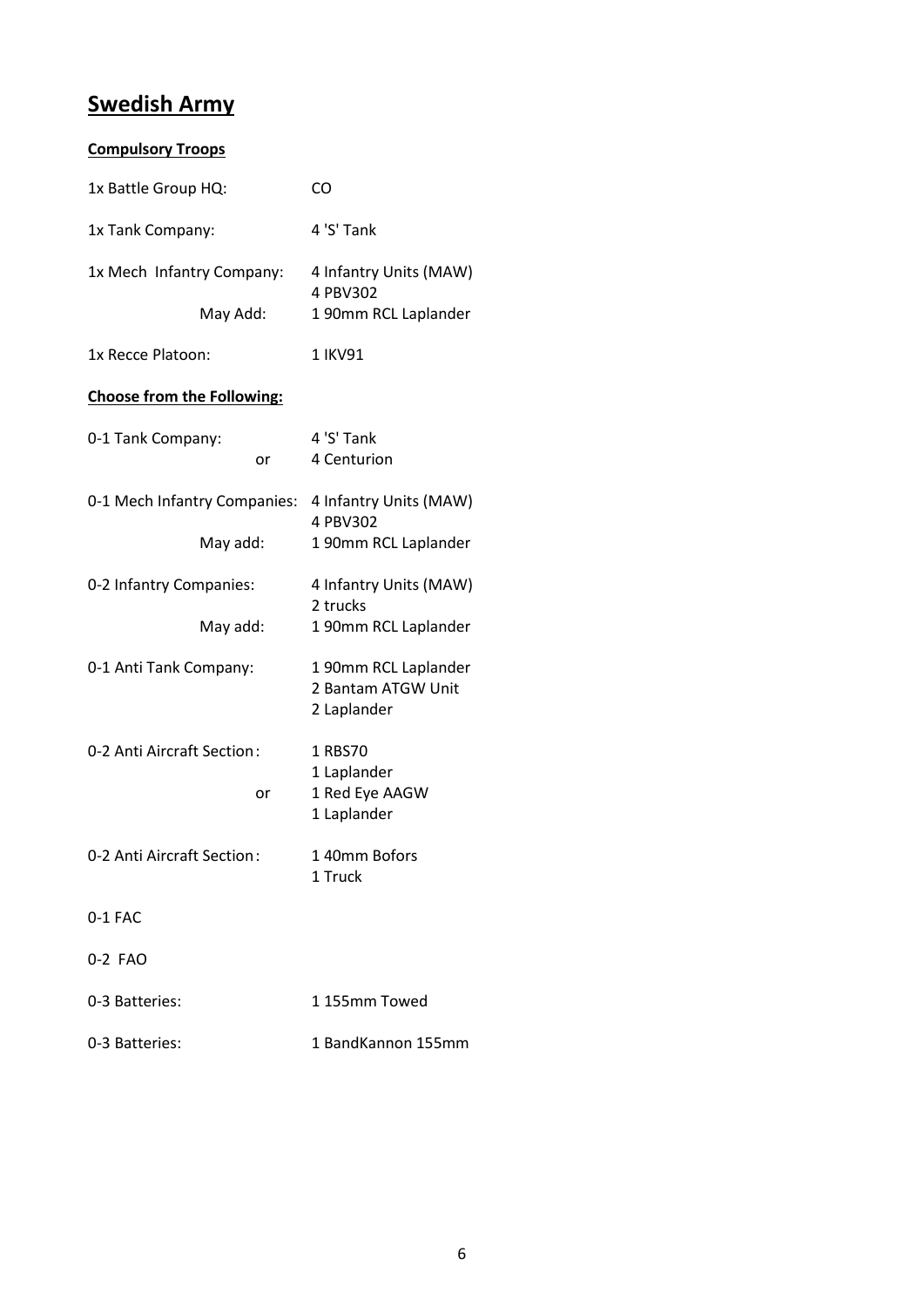# **U.S. Army**

| <b>Compulsory Troops</b>                                    |                |                                                                                                      |  |
|-------------------------------------------------------------|----------------|------------------------------------------------------------------------------------------------------|--|
| 1x Battle Group HQ:                                         |                | CO                                                                                                   |  |
| 1x Tank Company:                                            |                | 5 M60A1                                                                                              |  |
| 1x Infantry Company:<br>May add:<br>May add:<br>May add:    |                | 4 Infantry Units (MAW)<br>3 Dragon ATGW<br>1 M125 (81mm mtr)<br>1 M150 TOW<br>1 AAGW Unit<br>1 Jeep  |  |
| <b>Choose from the Following:</b>                           |                |                                                                                                      |  |
| 0-1 Scout Platoons                                          |                | 1 M113 (Recce)                                                                                       |  |
| 0-2 Anti Tank Platoon:                                      |                | 1 M901                                                                                               |  |
| 0-1 Anti Aircraft Section:<br>0r                            |                | 1 M163 Vulacn<br>1 M48 Chapparal                                                                     |  |
| 0-1 Tank Company:                                           | or<br>or<br>or | 4 M60A1<br>4 M60A2<br>4 M60A3/A1 Rise<br>3 M1 Abrahams                                               |  |
| 0-2 Infantry Companies:<br>May add:<br>May add:<br>May add: |                | 4 Infantry Units (MAW)<br>3 Dragon ATGW<br>1 M125 (81mm mtr)<br>1 M150 TOW<br>1 AAGW Unit<br>1 Jeep  |  |
| 0-1 Armoured Cavalry:                                       |                | 2 Infantry Units (MAW)<br>1 Dragon ATGW<br>1 M113<br>1 M113 ACAV IVF<br>1 M106 (4.2" mtr)<br>1 M60A1 |  |
| $0-1$ FAC<br>0- FAO                                         |                |                                                                                                      |  |
| 0-1 Battery (on Table):                                     |                | 14.2" Mortar<br>1 M113                                                                               |  |
| 0-6 Batteries:                                              |                | 1 M109 155mm                                                                                         |  |
| 0-1 Battery:                                                |                | 1 M110 203mm                                                                                         |  |
| 0-3 Attack Helicopters:                                     |                | 1 AH-15                                                                                              |  |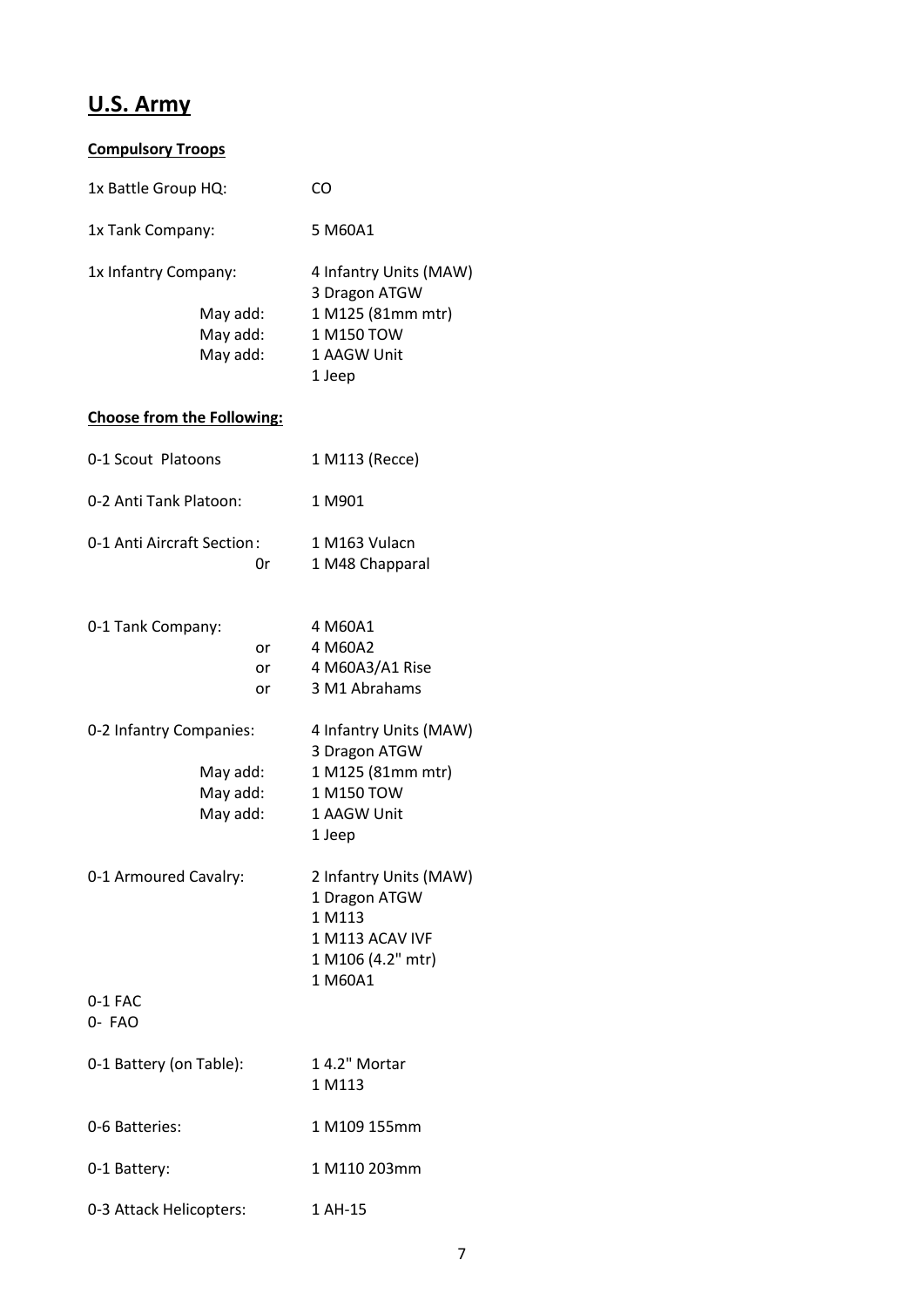## **Chinese Army**

| <b>Compulsory Troops</b>          |                                                                    |
|-----------------------------------|--------------------------------------------------------------------|
| 1x Battle Group HQ:               | CO                                                                 |
| 2x Tank Company:                  | 3 T-59                                                             |
| 1x Infantry Company:              | 3 Infantry Units<br>1 60mm mortar Unit<br>157mm Rcl Unit<br>5 K-63 |
| <b>Choose from the Following:</b> |                                                                    |
| 0-2 Tank Company:                 | 3 T-59                                                             |
| or                                | 3 T62                                                              |
| 0-1 Assault Gun Company:          | 3 SU-100                                                           |
| 0-3 Infantry Companies:           | 3 Infantry Units<br>160mm mortar Unit<br>157mm Rcl Unit<br>5 K-63  |
| 0-1 Recce Company                 | $3T-63$                                                            |
| 0-2 Anti Tank Companies:<br>or    | 3 Trucks<br>3 107mm Rcl unit<br>3 Sagger ATGW unit                 |
| 0-1 Machine Gun Company:          | 4 Trucks<br>3 HMG Units<br>1 SFMG Unit                             |
| 0-1 Mortar Company:               | 1 81mm Mtr Unit<br>175mm Rcl Unit<br>2 Trucks                      |
| 0-3 Anti Aircraft Platoons:       | 1 Type 56A's                                                       |
| 0-3 Anti Aircraft Platoons:       | 1 Type 63                                                          |
| 0-1 FAC<br>0- FAO                 |                                                                    |
| 0-1 Battery (on Table):           | 1 120mm Mortar<br>1 Truck                                          |
| 0-3 Batteries:                    | 1 100mm Towed                                                      |
| 0-3 Batteries:                    | 1122mm Towed                                                       |
| 0-1 Battery:                      | 1152mm Towed                                                       |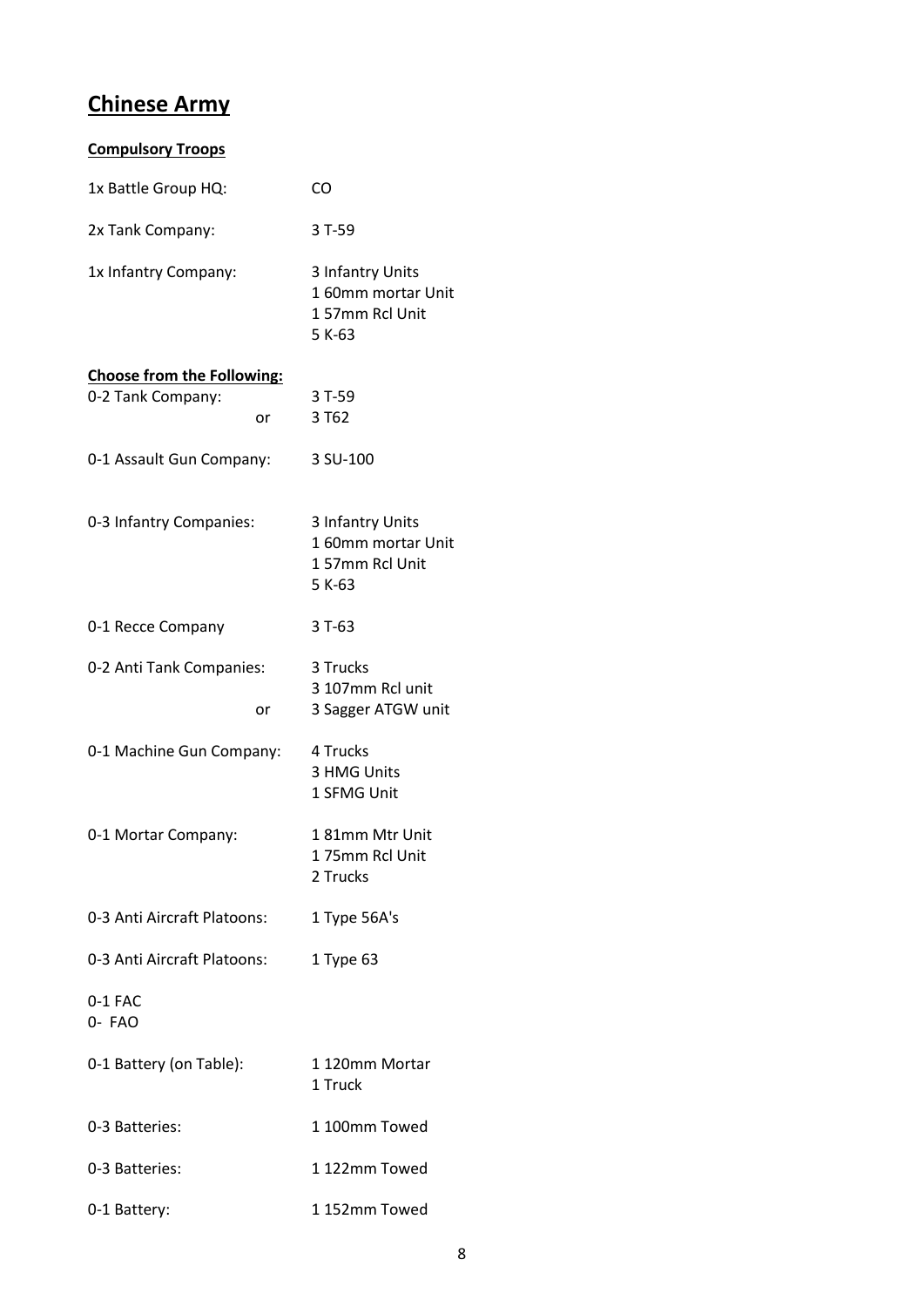0-1 Battery: 1 BM-14

Notes:

At least 2 to 3 Companies must be fielded per HQ unit.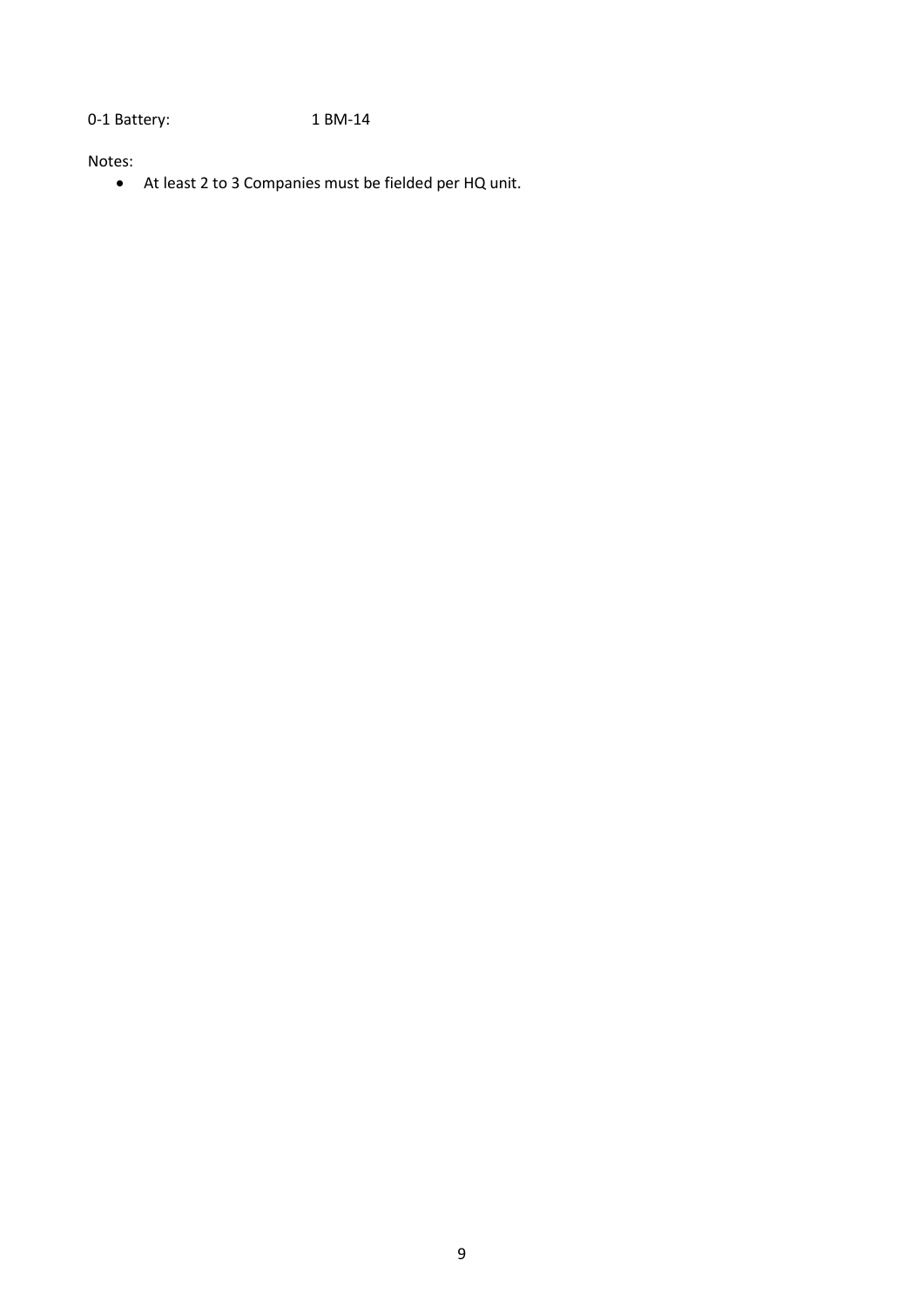## **French Army**

| <b>Compulsory Troops</b>                                      |                                                                                                                |  |
|---------------------------------------------------------------|----------------------------------------------------------------------------------------------------------------|--|
| 1x Battle Group HQ:                                           | CO                                                                                                             |  |
| 1x Tank Company:                                              | 4 AMX30                                                                                                        |  |
| 1x Infantry Company:<br>May add:                              | 3 Infantry Units (MAW)<br>1 Milan ATGW<br>1 SFMG Unit<br>3 AMX10P<br>1 AMXVCPM (81mm mtr)                      |  |
| <b>Choose from the Following:</b>                             |                                                                                                                |  |
| 0-3 Recce Platoons                                            | 1 AML90 (Recce)<br>1 AMXVCPM (120mm mtr)                                                                       |  |
| 0-1 Anti Aircraft Section:                                    | 1 AMX13 DCA                                                                                                    |  |
| 0-7 Company HQ's:                                             | HQ                                                                                                             |  |
| 0-2 Tank Companies:                                           | 4 AMX30                                                                                                        |  |
| 0-1 Tank Destroyer Company:                                   | 4 AMX13<br>1 AMX13 (Harpoon ATGW)                                                                              |  |
| 0-2 Infantry Companies:<br>May add:<br>APC May be<br>or<br>or | 3 Infantry Units (MAW)<br>1 Milan ATGW<br>1 SFMG Unit<br>3 APC<br>1 APC (81mm mtr)<br>AMX10P<br>AMX-VCi<br>VAB |  |
| 0-1 FAC                                                       |                                                                                                                |  |
| 0- FAO                                                        |                                                                                                                |  |
| 0-1 Battery (on Table):                                       | 1 120mm Mortar<br>1 AMXVCI                                                                                     |  |
| 0-6 Batteries:                                                | 1 155mm SP                                                                                                     |  |
| 0-2 Attack Helicopters:                                       | 1 Gazelle (HOT ATGW)                                                                                           |  |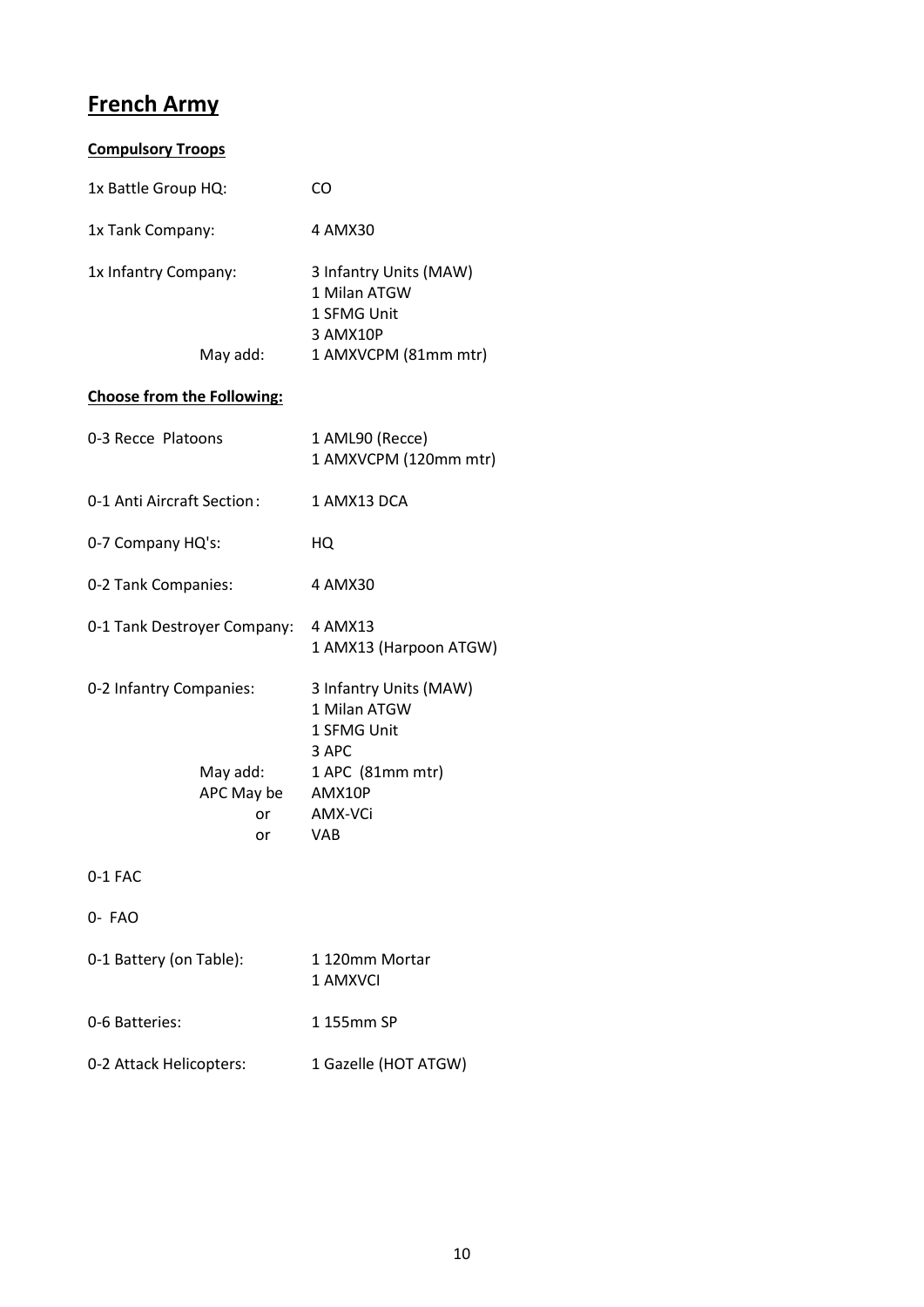## **Israeli Army**

#### **Compulsory Troops**

| 1x Battle Group HQ:  | CO.                                             |
|----------------------|-------------------------------------------------|
| 2x Tank Company:     | 3 Centurion                                     |
| 1x Infantry Platoon: | 1 Infantry Unit<br>1 Dragon ATGW Unit<br>1 M113 |

#### **Choose from the Following:**

|                            | 1 M150             |
|----------------------------|--------------------|
|                            | 1 M60A1 (Recce)    |
| or                         | 1 RBY-1            |
| 0-2 Anti Aircraft Section: | 1 M48 Chapperal    |
| or                         | 1 M163 Towed       |
|                            | 1 Truck            |
|                            | 3 Centurion        |
| or                         | 3 M60A1            |
| or                         | 3 M48              |
| or                         | 3 Merkava          |
| 0-2 Infantry Companies:    |                    |
|                            | 3 Dragon ATGW Unit |
|                            | 4 M113             |
|                            | 1 M125 (81mm Mtr)  |
| May add:                   | 1 HMG Unit         |
|                            | 1 M113             |
| May add:                   | 1 Redeye AAGW Unit |
|                            |                    |

0-1 FAC

- 0-2 FAO
- 0-4 Batteries: 1 160mm SP Mortar
- 0-4 Batteries: 1 155mm SP
- 0-2 Attack Helicopters: 1 AH-1G (TOW ATGW)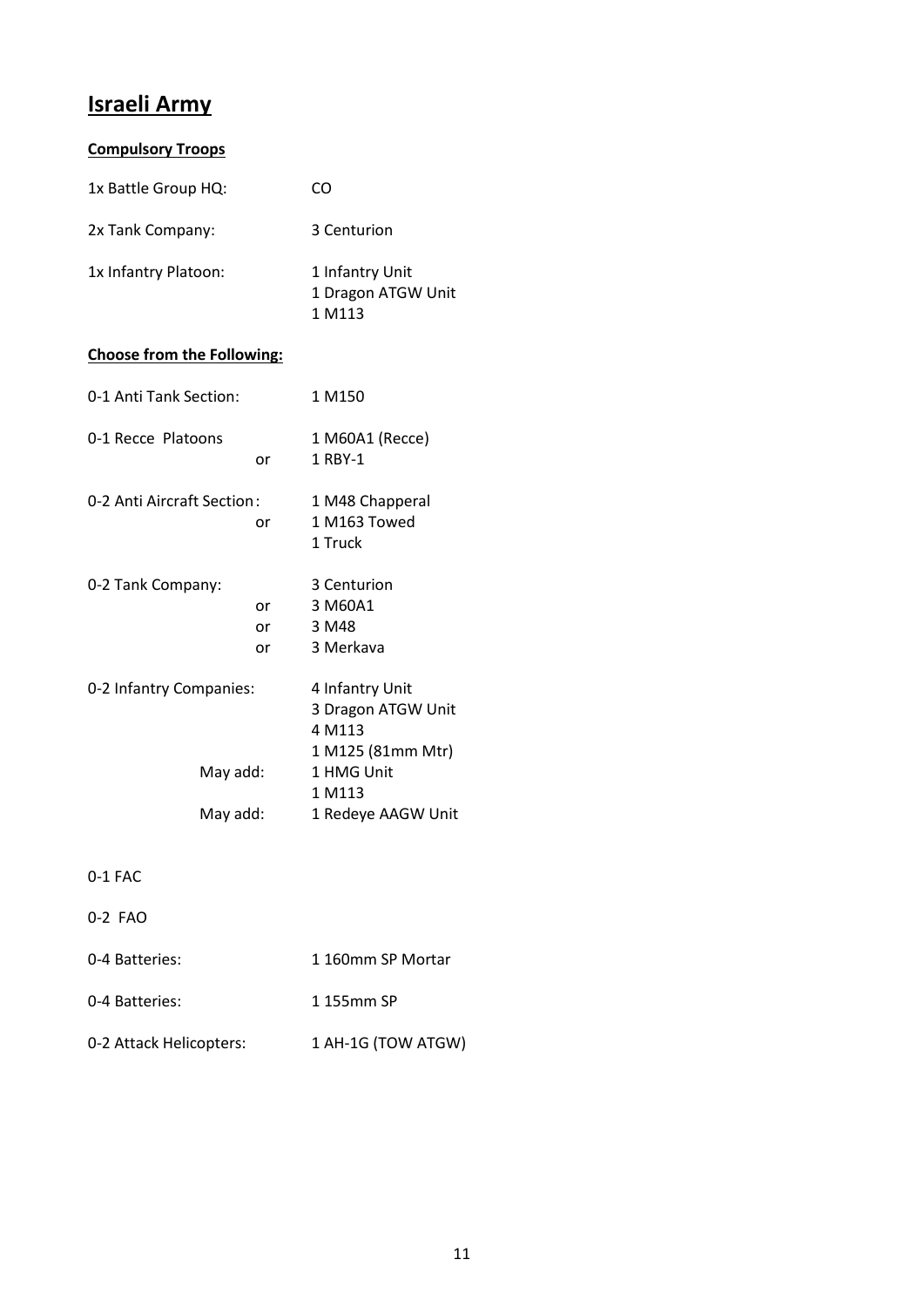## **Arab Army**

| <b>Compulsory Troops</b>          |    |                                     |
|-----------------------------------|----|-------------------------------------|
| 1x Battle Group HQ:               |    | CO                                  |
| 2x Tank Companies:                |    | 3 T-55A                             |
| 1x Infantry Company:              |    | 3 Infantry Units                    |
| May add:                          |    | 3 BMP 1 IFV<br>1 SA7 AAGW Unit      |
| <b>Choose from the Following:</b> |    |                                     |
| 0-1 Recce Company:                |    | 1 PT-76 (Recce)<br>1 BRDM 2 (Recce) |
| 0-3 Anti Tank Platoon:            |    | 1 BRDM 2 ATGW                       |
|                                   | or | 1 SU-100                            |
| 0-2 Anti Aircraft Section:        |    | 1 ZSU23/4                           |
|                                   | or | 1 ZSU 57-2                          |
| 0-2 Tank Company:                 |    | 3 T-55A                             |
|                                   | or | $3T-62$                             |
| 0-2 Infantry Companies:           |    | 4 Infantry Units                    |
|                                   |    | 3 Sagger ATGW Unit<br>4 BTR60PB     |
|                                   | or | 4 BTR50PK                           |
| May add:                          |    | 1 SA7 AAGW Unit                     |
| 0-1 Recce Company:                |    | 1 PT-76 (Recce)                     |
|                                   |    | 1 BRDM 2 (Recce)                    |
| 0-3 Anti Tank Platoon:            |    | 1 BRDM 2 ATGW<br>1 SU-100           |
|                                   | or |                                     |
| 0-2 Anti Aircraft Section:        | or | 1 ZSU23/4<br>1 ZSU 57-2             |
| 0-1 FAC                           |    |                                     |
| $0 - FAO$                         |    |                                     |
| 0-1 Battery (on Table):           |    | 1120mm Mortar<br>1 Truck            |
| 0-6 Batteries:                    |    | 122mm Towed                         |
| 0-3 Batteries:                    |    | 1 2s1 155mm                         |
| 0-1 Battery:                      |    | 1 BM21                              |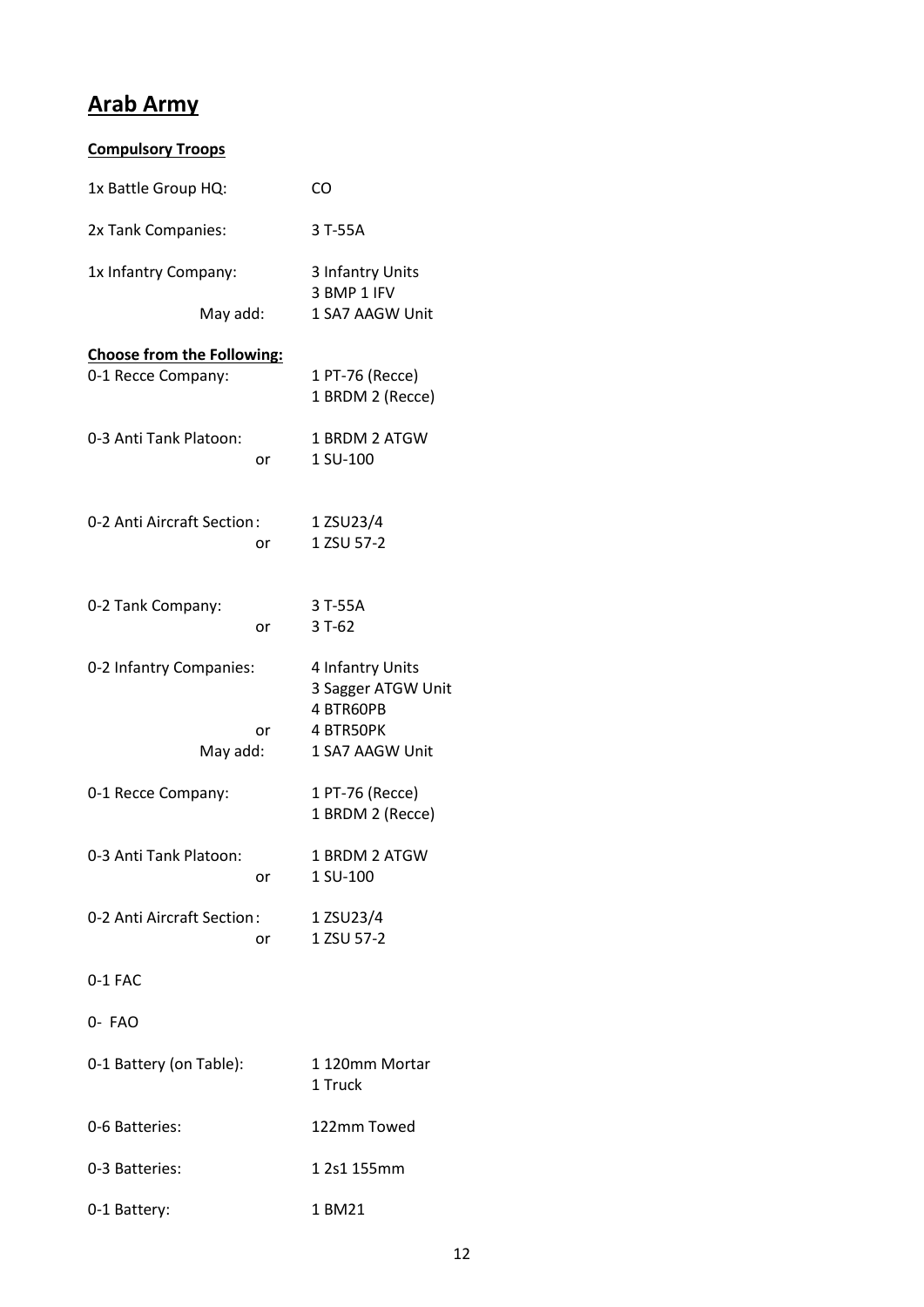# **Syrian Army**

| <b>Compulsory Troops</b>            |          |                                                                                            |
|-------------------------------------|----------|--------------------------------------------------------------------------------------------|
| 1x Battle Group HQ:                 |          | CO                                                                                         |
| 2x Tank Companies:                  |          | 3 T-72                                                                                     |
| 1x Infantry Company:                |          | 3 Infantry Units<br>3 BMP 1 IFV                                                            |
| May add:                            |          | 1 SA7 AAGW Unit                                                                            |
| <b>Choose from the Following:</b>   |          |                                                                                            |
| 0-4 Company HQ's:                   |          | HQ                                                                                         |
| 0-2 Tank Company:                   | or<br>or | $3T-55$<br>$3t-62$<br>3 T72                                                                |
| 0-2 Infantry Companies:<br>May add: | or<br>or | 4 Infantry Units<br>3 Sagger ATGW<br>4 BTR60PB<br>4 BTR50PK<br>4 ot-64C<br>1 SA7 AAGW Unit |
| 0-1 Recce Company:                  |          | 1 PT-76 (Recce)<br>1 BRDM 2 (Recce)                                                        |
| 0-3 Anti Tank Platoon:              | or       | 1 BRDM 2 ATGW<br>1 SU-100                                                                  |
| 0-2 Anti Aircraft Section:          | or<br>or | 1 ZSU23/4<br>1 ZSU 57-2<br>1 SA9 BRDM                                                      |
| 0-1 FAC                             |          |                                                                                            |
| 0- FAO                              |          |                                                                                            |
| 0-1 Battery (on Table):             |          | 1 120mm Mortar<br>1 Truck                                                                  |
| 0-6 Batteries:                      |          | 122mm Towed                                                                                |
| 0-3 Batteries:                      |          | 1 2s1 155mm                                                                                |
| 0-1 Battery:                        |          | 1                                                                                          |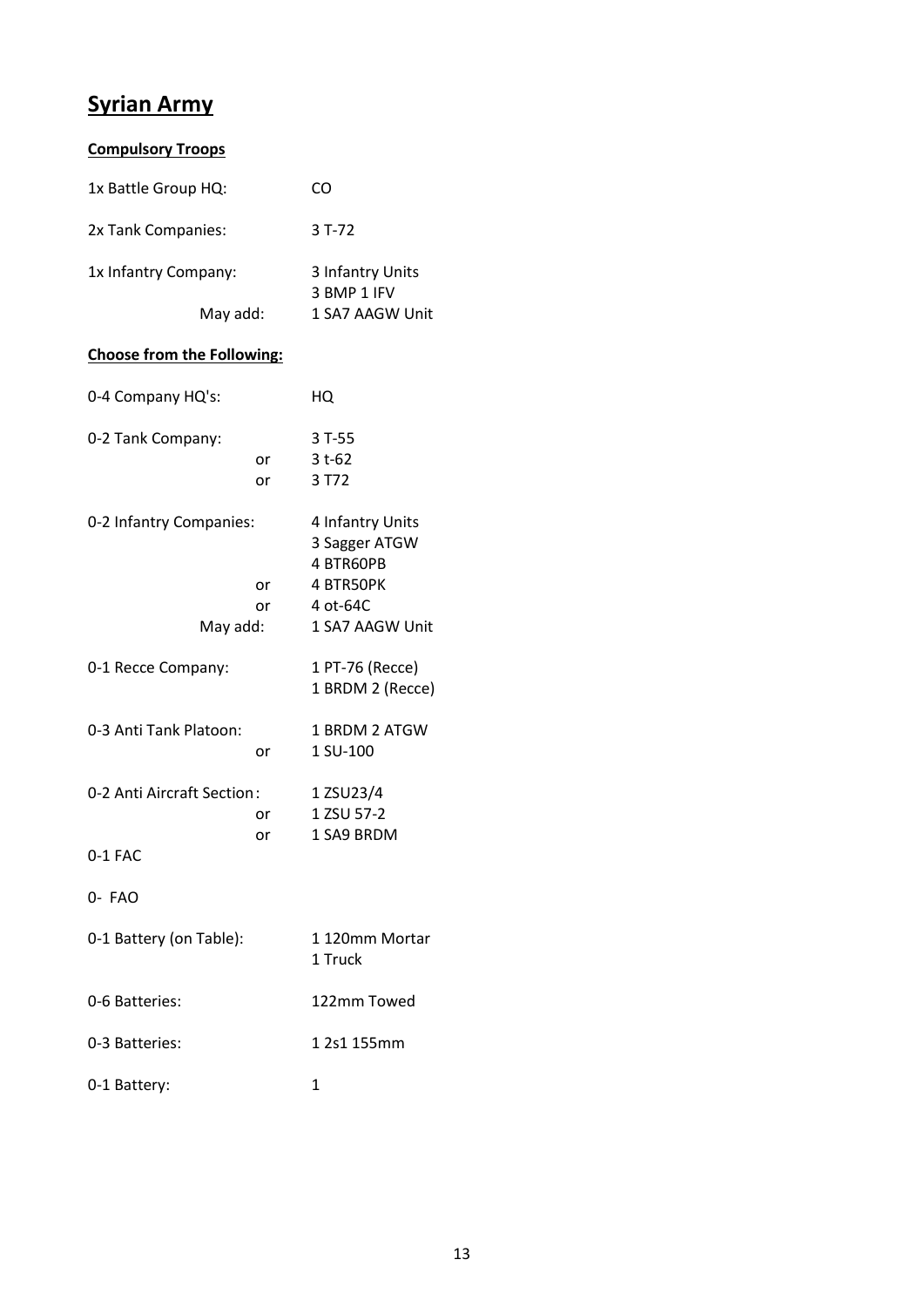## **Iraqi Army**

| <b>Compulsory Troops</b>                          |                                                                                                                  |
|---------------------------------------------------|------------------------------------------------------------------------------------------------------------------|
| 1x Battle Group HQ:                               | CO                                                                                                               |
| 2x Tank Companies:                                | 3 T-55                                                                                                           |
| 1x Infantry Company:                              | 3 Infantry Units<br>3 BMP 1 IFV                                                                                  |
| May add:                                          | 1 SA7 AAGW Unit                                                                                                  |
| <b>Choose from the Following:</b>                 |                                                                                                                  |
| 0-4 Company HQ's:                                 | HQ                                                                                                               |
| 0-2 Tank Company:<br>or<br>or                     | 3 T-55A<br>$3T-62$<br>3 AMX30                                                                                    |
| 0-2 Infantry Companies:<br>or<br>May add:         | 4 Infantry Units<br>3 Sagger ATGW<br>4 BTR60PB<br>4 BTR50PK<br>1 SA7 AAGW Unit<br>May replace Sagger with Milan. |
| 0-1 Recce Company:                                | 1 AML-90 (Recce)<br>1 BRDM 2 (Recce)                                                                             |
| 0-3 Anti Tank Platoon:<br>or<br>1 Platoon may be: | 1 BRDM 2 ATGW<br>1 SU-100<br>1 VCR/TH HOT ATGW                                                                   |
| 0-2 Anti Aircraft Section:<br>or                  | 1 ZSU23/4<br>1 ZSU 57-2                                                                                          |
| 0-1 FAC                                           |                                                                                                                  |
| 0- FAO                                            |                                                                                                                  |
| 0-1 Battery (on Table):                           | 1 120mm Mortar<br>1 Truck                                                                                        |
| 0-6 Batteries:                                    | 122mm Towed                                                                                                      |
| 0-3 Batteries:                                    | 1 2s1 155mm                                                                                                      |
| 0-1 Battery:                                      | 1                                                                                                                |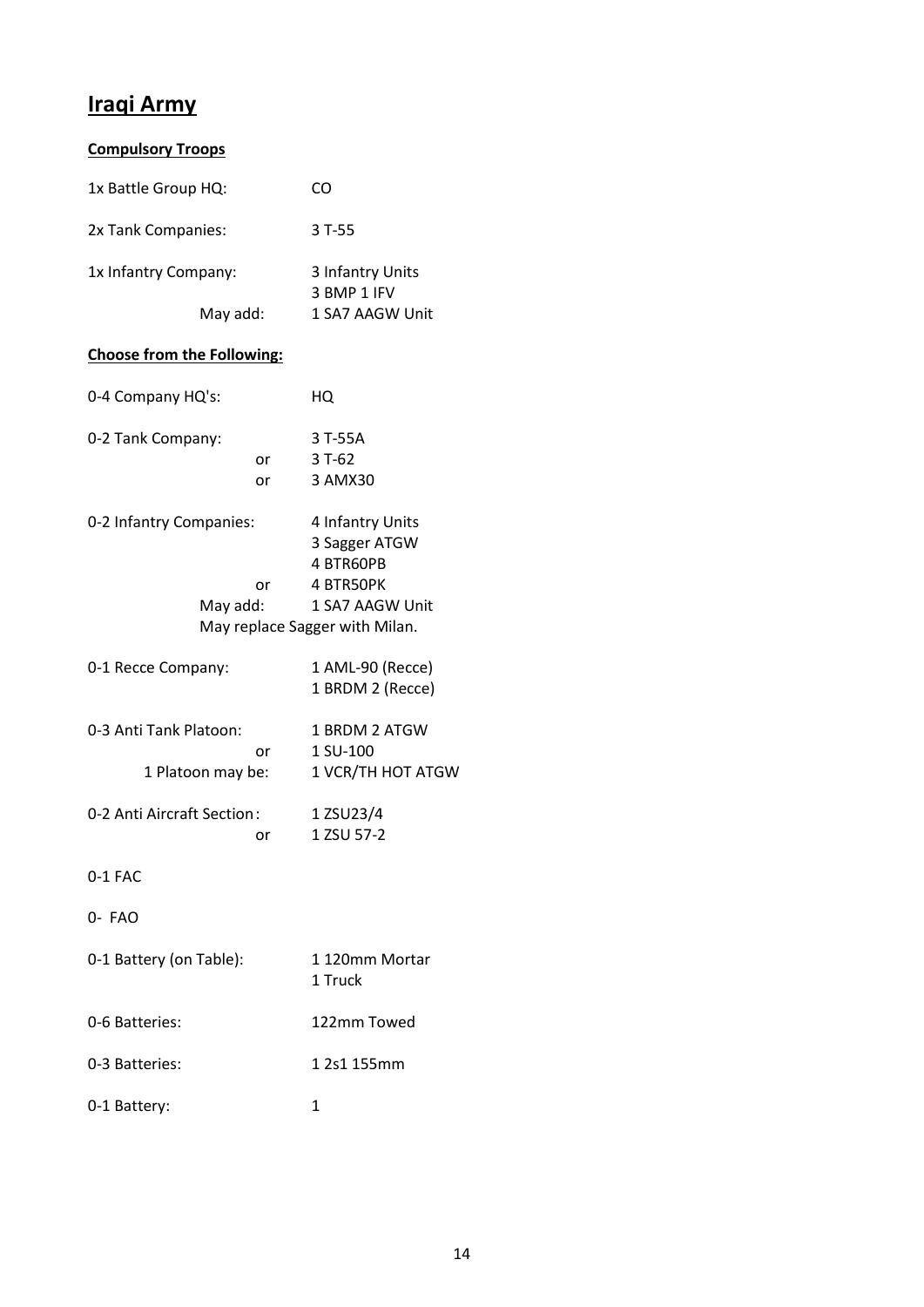# **Egyptian Army**

| <b>Compulsory Troops</b>            |          |                                                                                                |
|-------------------------------------|----------|------------------------------------------------------------------------------------------------|
| 1x Battle Group HQ:                 |          | CO                                                                                             |
| 2x Tank Companies:                  |          | 3 T-55A                                                                                        |
| 1x Infantry Company:                |          | 3 Infantry Units                                                                               |
| May add:                            |          | 3 BMP 1 IFV<br>1 SA7 AAGW Unit                                                                 |
| <b>Choose from the Following:</b>   |          |                                                                                                |
| 0-4 Company HQ's:                   |          | HQ                                                                                             |
| 0-2 Tank Company:                   | or       | 3 T-55A<br>$3T-62$                                                                             |
| 0-2 Infantry Companies:<br>May add: | or<br>or | 4 Infantry Units<br>1 Sagger ATGW Unit<br>4 OT-62B<br>4 BTR50PK<br>4 ot-64C<br>1 SA7 AAGW Unit |
|                                     |          | May replace Sagger with Milan                                                                  |
| 0-1 Recce Company:                  |          | 1 PT-76 (Recce)<br>1 BRDM 2 (Recce)                                                            |
| 0-3 Anti Tank Platoon:              | or<br>or | 1 BRDM 2 ATGW<br>1 SU-100<br>1 L/Rover Beeswing ATGW                                           |
| 0-2 Anti Aircraft Section:          | or<br>or | 1 ZSU23/4<br>1 ZSU 57-2<br>1 SA9 BRDM                                                          |
| 0-1 FAC                             |          |                                                                                                |
| 0- FAO                              |          |                                                                                                |
| 0-1 Battery (on Table):             |          | 1 120mm Mortar<br>1 Truck                                                                      |
| 0-6 Batteries:                      |          | 122mm Towed                                                                                    |
| 0-3 Batteries:                      |          | 1 2s1 155mm                                                                                    |
| 0-1 Battery:                        |          | 1                                                                                              |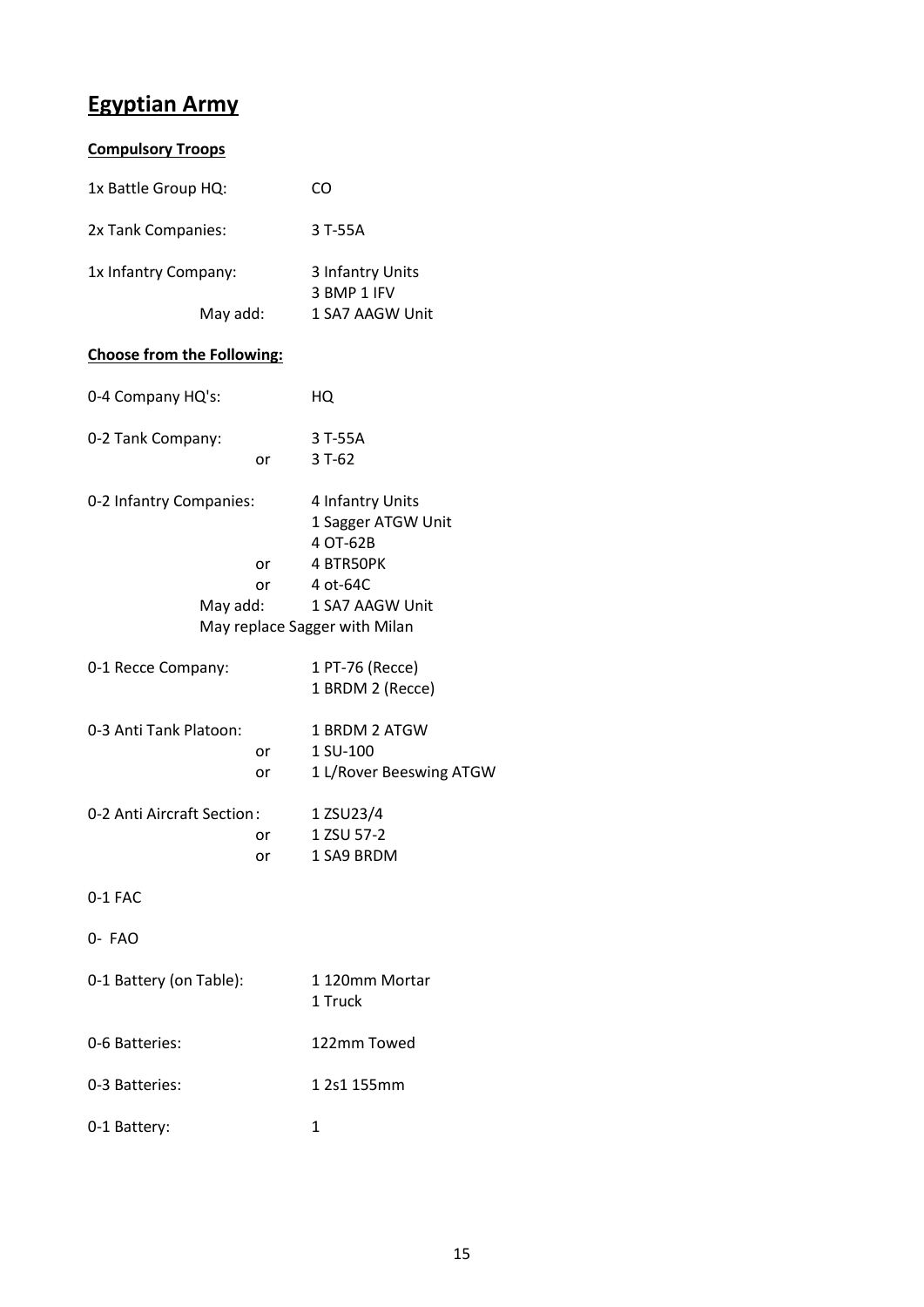## **Warsaw Pact Army**

#### **Compulsory Troops**

| 1x Battle Group HQ:               |           | CO                                     |
|-----------------------------------|-----------|----------------------------------------|
| 2x Tank Companies:                |           | 3 T-55A                                |
| 1x Infantry Company:              |           | 3 Infantry Units<br>3 BMP 1 IFV        |
| May add:                          |           | 1 SA7 AAGW Unit                        |
| <b>Choose from the Following:</b> |           |                                        |
| 0-4 Company HQ's:                 |           | HQ                                     |
| 0-2 Tank Company:                 | or<br>or  | 3 T-55A<br>3 T72<br>$3T-62$            |
| 0-2 Infantry Companies:           | 4 BTR60PB | 4 Infantry Units<br>3 Sagger ATGW Unit |
|                                   | May add:  | 1 SA7 AAGW Unit                        |
| Replace BTR60 with: 4 BTR50PK     |           |                                        |
| 0-1 Recce Company:                |           | 1 PT-76 (Recce)<br>1 BRDM 2 (Recce)    |
| 0-3 Anti Tank Platoon:            | or        | 1 BRDM 2 ATGW<br>1 SU-100              |
| 0-2 Anti Aircraft Section:        | or        | 1 ZSU23/4<br>1 ZSU 57-2                |
| 0-1 FAC                           |           |                                        |
| 0- FAO                            |           |                                        |
| 0-1 Battery (on Table):           |           | 1 120mm Mortar<br>1 Truck              |
| 0-6 Batteries:                    |           | 1 2s1 122mm                            |
| 0-3 Batteries:                    |           | 1 2s1 155mm                            |
| 0-1 Battery:                      |           | 1 BM21                                 |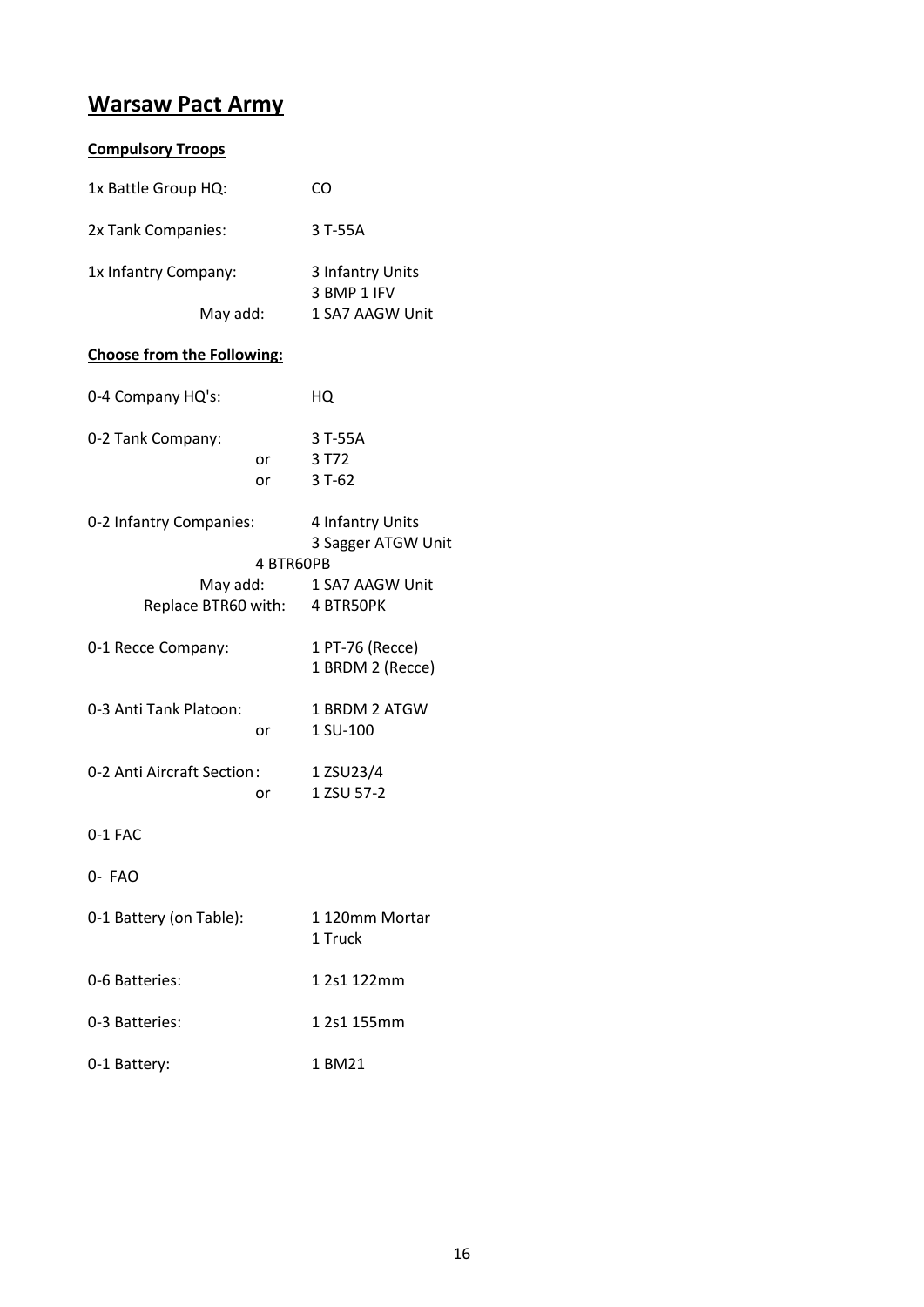## **East German Army**

#### **Compulsory Troops**

| 1x Battle Group HQ:               |           | CO                                     |  |
|-----------------------------------|-----------|----------------------------------------|--|
| 2x Tank Companies:                |           | 3 T-55A                                |  |
| 1x Infantry Company:              |           | 3 Infantry Units<br>3 BMP 1 IFV        |  |
| May add:                          |           | 1 SA7 AAGW Unit                        |  |
| <b>Choose from the Following:</b> |           |                                        |  |
| 0-4 Company HQ's:                 |           | HQ                                     |  |
| 0-2 Tank Company:                 | or        | $3T-55$<br>3 T72                       |  |
| 0-2 Infantry Companies:           |           | 4 Infantry Units<br>3 Sagger ATGW Unit |  |
| May add:                          | 4 BTR60PB | 1 SA7 AAGW Unit                        |  |
| 0-1 Recce Company:                |           | 1 PT-76 (Recce)<br>1 BRDM 2 (Recce)    |  |
| or Replace BRDM2 with             |           | 1 Fug70                                |  |
| 0-3 Anti Tank Platoon:            | or<br>or  | 1 BRDM 15<br>1 BRDM 2 ATGW<br>1 SU-100 |  |
| 0-2 Anti Aircraft Section:        | or        | 1 ZSU23/4<br>1 ZSU 57-2                |  |
| 0-1 FAC                           |           |                                        |  |
| 0- FAO                            |           |                                        |  |
| 0-1 Battery (on Table):           |           | 1 120mm Mortar<br>1 Truck              |  |
| 0-6 Batteries:                    |           | 1 2s1 122mm                            |  |
| 0-3 Batteries:                    |           | 1 2s1 155mm                            |  |
| 0-1 Battery:                      |           | 1 BM21                                 |  |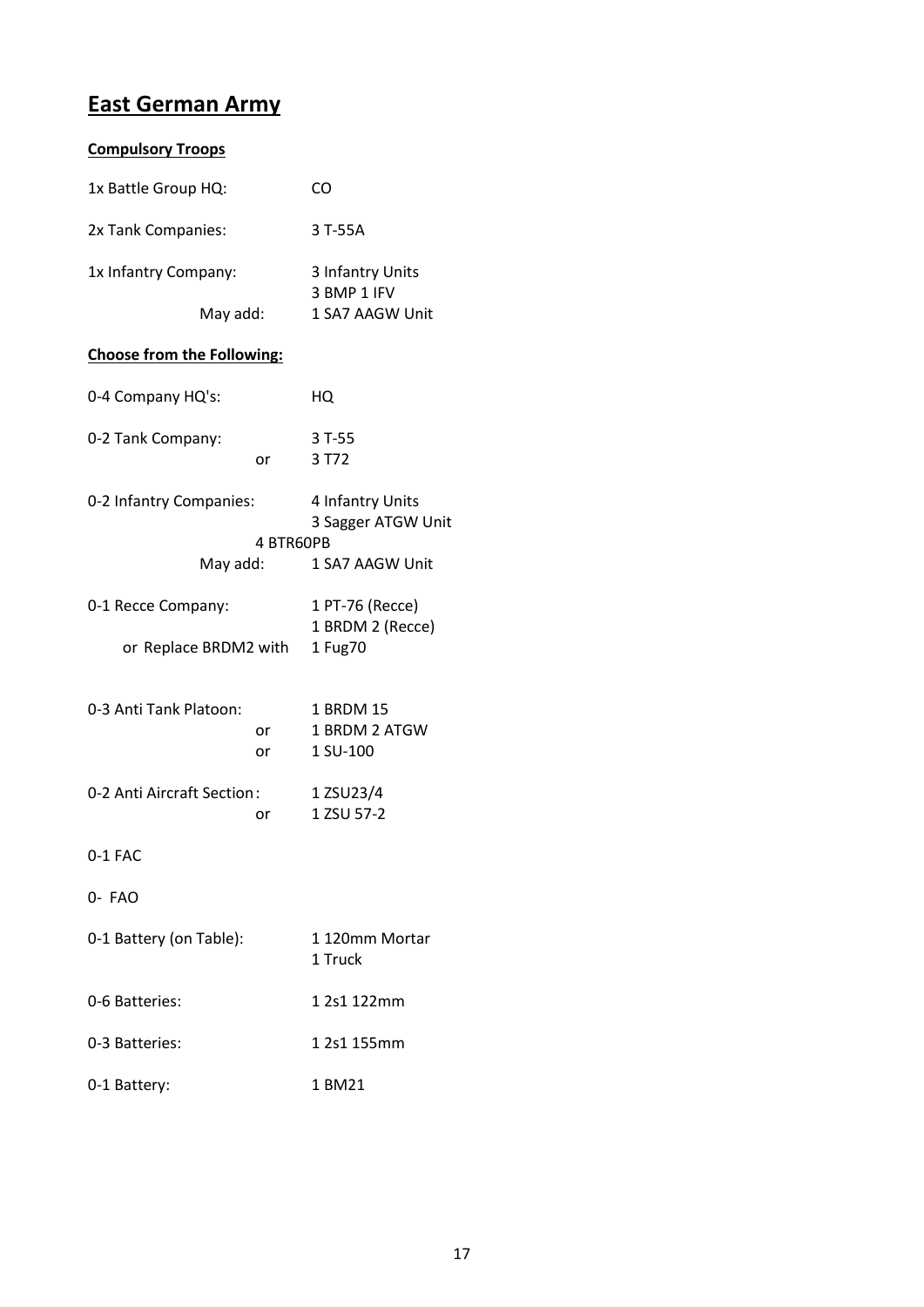## **Polish Army**

| <b>Compulsory Troops</b>          |          |                                                      |
|-----------------------------------|----------|------------------------------------------------------|
| 1x Battle Group HQ:               |          | CO                                                   |
| 2x Tank Companies:                |          | 3 T-55A                                              |
| 1x Infantry Company:              |          | 3 Infantry Units<br>3 BMP 1 IFV                      |
| May add:                          |          | 1 SA7 AAGW Unit                                      |
| <b>Choose from the Following:</b> |          |                                                      |
| 0-4 Company HQ's:                 |          | HQ                                                   |
| 0-2 Tank Company:                 | or<br>or | 3 T-55A<br>3 T72<br>$3T-62$                          |
| 0-2 Infantry Companies:           |          | 4 Infantry Units<br>3 OT-64C<br>1 OT-64C Sagger ATGW |
| May add:                          |          | 1 SA7 AAGW Unit                                      |
| 0-1 Recce Company:                |          | 1 PT-76 (Recce)<br>1 BRDM 2 (Recce)                  |
| or Replace BRDM2 with             |          | 1 Fug63 (Poland)                                     |
| 0-3 Anti Tank Platoon:            | or<br>or | 1 BRDM 1 Snapper<br>1 BRDM 2 ATGW<br>1 SU-100        |
| 0-2 Anti Aircraft Section:        | or<br>or | 1 ZSU23/4<br>1 ZSU 57-2<br>1 SA9 BRDM                |
| $0-1$ FAC                         |          |                                                      |
| 0- FAO                            |          |                                                      |
| 0-1 Battery (on Table):           |          | 1 120mm Mortar<br>1 Truck                            |
| 0-6 Batteries:                    |          | 1 2s1 122mm                                          |
| 0-3 Batteries:                    |          | 1 2s1 155mm                                          |
| 0-1 Battery:                      |          | 1 BM21                                               |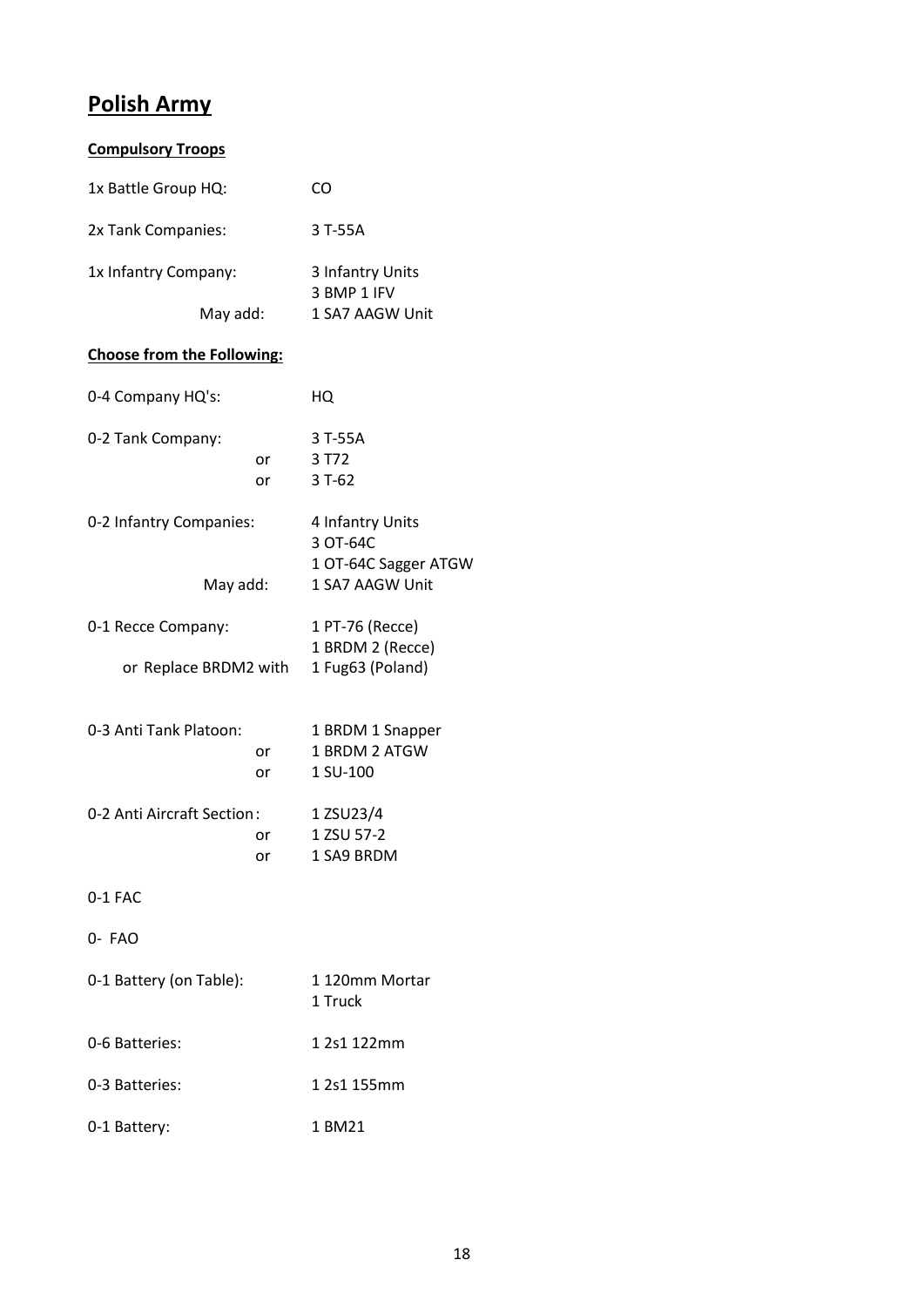## **Czech Army**

| <b>Compulsory Troops</b>          |          |                                        |
|-----------------------------------|----------|----------------------------------------|
| 1x Battle Group HQ:               |          | CO                                     |
| 2x Tank Companies:                |          | 3 T-55A                                |
| 1x Infantry Company:              |          | 3 Infantry Units<br>3 BMP 1 IFV        |
| May add:                          |          | 1 SA7 AAGW Unit                        |
| <b>Choose from the Following:</b> |          |                                        |
| 0-4 Company HQ's:                 |          | HQ                                     |
| 0-2 Tank Company:                 | or<br>or | 3 T-55A<br>3 T72<br>$3T-62$            |
| 0-2 Infantry Companies:           |          | 4 Infantry Units<br>1 Sagger ATGW Unit |
| May add:                          | 4 OT-62B | 1 SA7 AAGW Unit                        |
| 0-1 Recce Company:                |          | 1 PT-76 (Recce)                        |
| or Replace BRDM2 with             |          | 1 BRDM 2 (Recce)<br>1 OT65A (Czech)    |
| 0-3 Anti Tank Platoon:            | or       | 1 BRDM 2 ATGW<br>1 SU-100              |
| 0-2 Anti Aircraft Section:        | or       | 1 ZSU23/4<br>1 ZSU 57-2                |
| 0-1 FAC                           |          |                                        |
| 0- FAO                            |          |                                        |
| 0-1 Battery (on Table):           |          | 1 120mm Mortar<br>1 Truck              |
| 0-6 Batteries:                    |          | 1 2s1 122mm                            |
| 0-3 Batteries:                    |          | 1 2s1 155mm                            |
| 0-1 Battery:                      |          | 1 BM21                                 |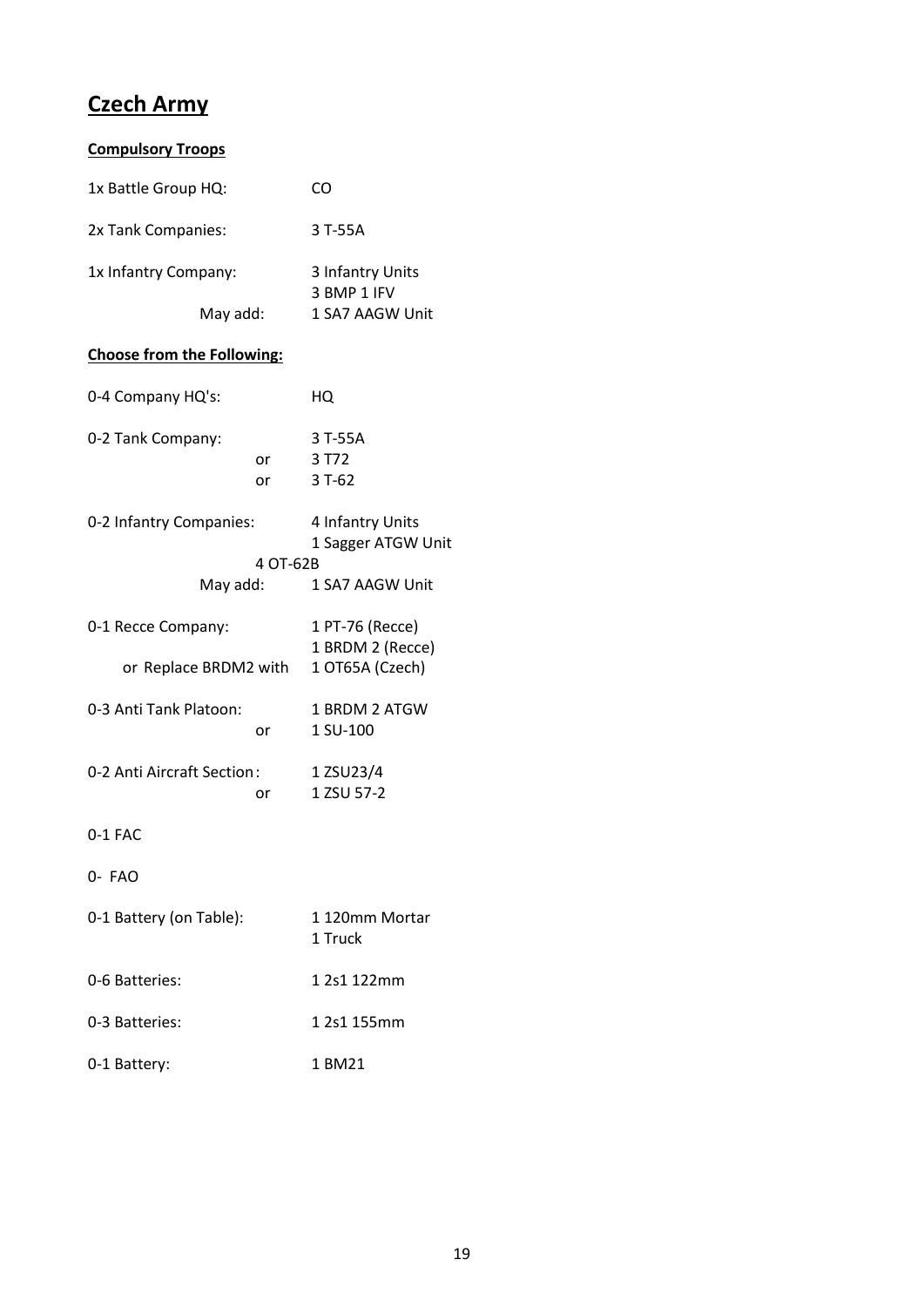# **Belgian Army**

| <b>Compulsory Troops</b> |                                                     |
|--------------------------|-----------------------------------------------------|
| 1x Battle Group HQ:      | CO                                                  |
| 1x Tank Company:         | 3 Leopard 1                                         |
| 1x Infantry Company:     | 3 Infantry Units (MAW)<br>1 Milan ATGW<br>3 VCI APC |
| May add:                 | 1 SFMG Unit                                         |
| May add:                 | 1 M125 (81mm Mtr)                                   |
| or                       | 3 Infantry Units (MAW)<br>1 Milan ATGW<br>3 M75 APC |
| May add:                 | 1 SFMG Unit                                         |
| May add:                 | 1 M75 (81mm Mtr)                                    |

#### **Choose from the Following:**

| 0-2 Recce Platoons           | 1 Recce Scimitar<br>1 Recce Scorpion                |
|------------------------------|-----------------------------------------------------|
| 0-2 Anti Tank Platoon:<br>or | 1 Striker ATGW<br>JPz90                             |
| 0-2 Anti Aircraft Section:   | 1 Gepard                                            |
| 0-2 Tank Company:            | 3 leopard 1                                         |
| 0-2 Infantry Companies:      | 3 Infantry Units (MAW)<br>1 Milan ATGW<br>3 VCI APC |
| May add:                     | 1 SFMG Unit                                         |
| May add:                     | 1 M125 (81mm Mtr)                                   |
| or                           | 3 Infantry Units (MAW)<br>1 Milan ATGW<br>3 M75 APC |
| May add:                     | 1 SFMG Unit                                         |
| May add:                     | 1 M75 (81mm Mtr)                                    |
| 0-1 Recce Squadron:          | 2 Recce Scorpions<br>2 Recce Scimitars              |
|                              | 1 Recce Scout team                                  |
|                              | 1 Recce Spartan APC                                 |
|                              | 1 Striker                                           |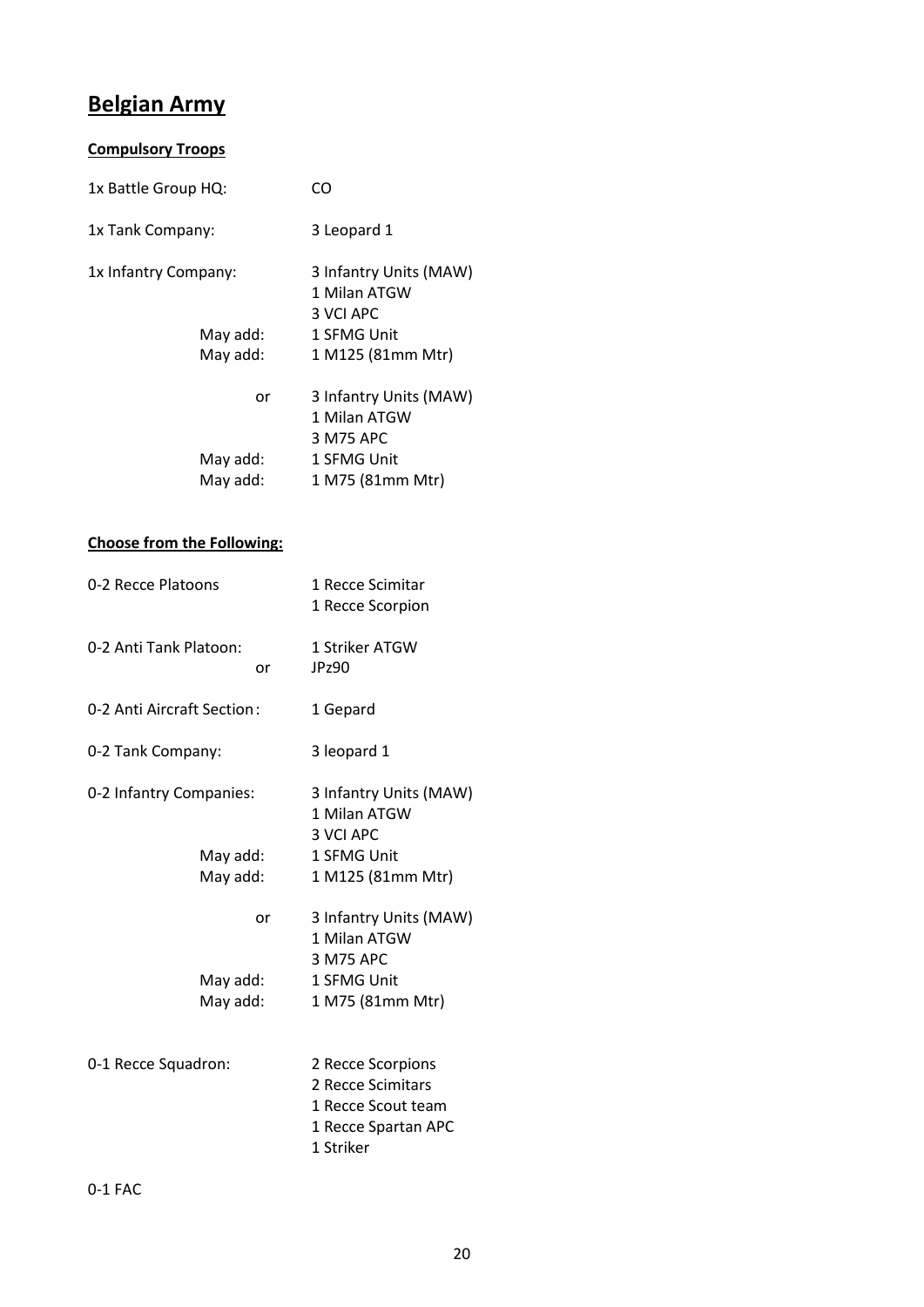0-2 FAO

0-4 Batteries: 1 105mm Towed

0-3 Batteries: 1 M109 155mm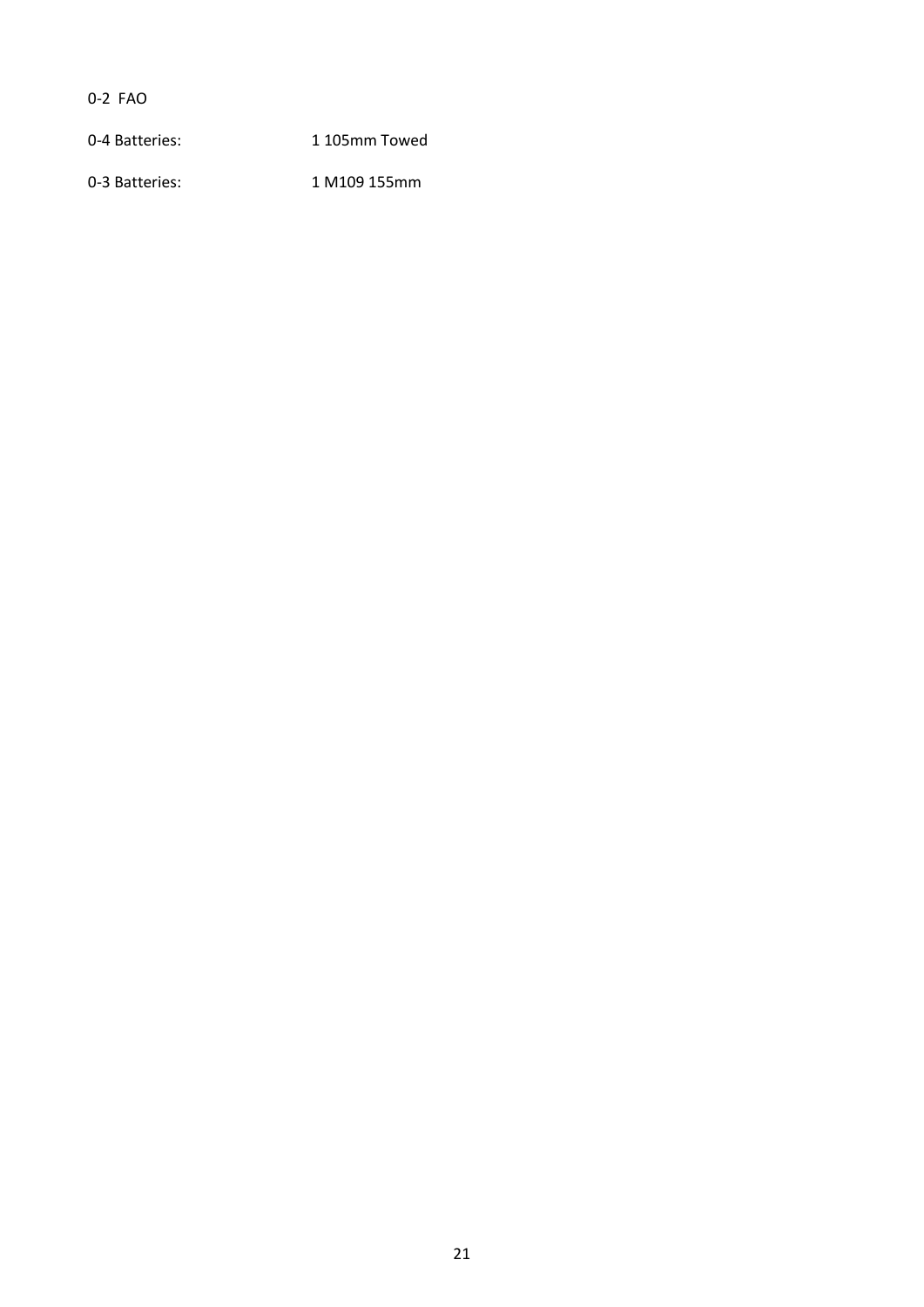#### **Danish Army**

#### **Compulsory Troops**

| CO                               |
|----------------------------------|
| 3 Leopard 1A3                    |
| 3 Infantry Units (MAW)<br>3 M113 |
| 1 SFMG Unit                      |
| 1 M125 (81mm Mtr)                |
|                                  |

#### **Choose from the Following:**

| 0-2 Recce Platoons         |    | 1 M41 (Recce)          |
|----------------------------|----|------------------------|
|                            | or | 1 M113 (Recce)         |
| 0-2 Anti Tank Platoon:     |    | M150 (TOW ATGW)        |
| 0-2 Anti Aircraft Section: |    | 1 40mm Bofors          |
|                            |    | 1 Truck                |
|                            | or | 1 Red Eye AAGW         |
|                            |    | 1 Jeep                 |
| 0-2 Tank Company:          |    | 3 leopard 1A3          |
|                            | or | 3 Centurion            |
| 0-2 Infantry Companies:    |    | 3 Infantry Units (MAW) |
|                            |    | 3 M113                 |
| May add:                   |    | 1 SFMG Unit            |
| May add:                   |    | 1 M125 (81mm Mtr)      |
| 0-1 FAC                    |    |                        |
| 0-2 FAO                    |    |                        |

| 0-4 Batteries: | 1105mm Towed |
|----------------|--------------|
| 0-3 Batteries: | 1 M109 155mm |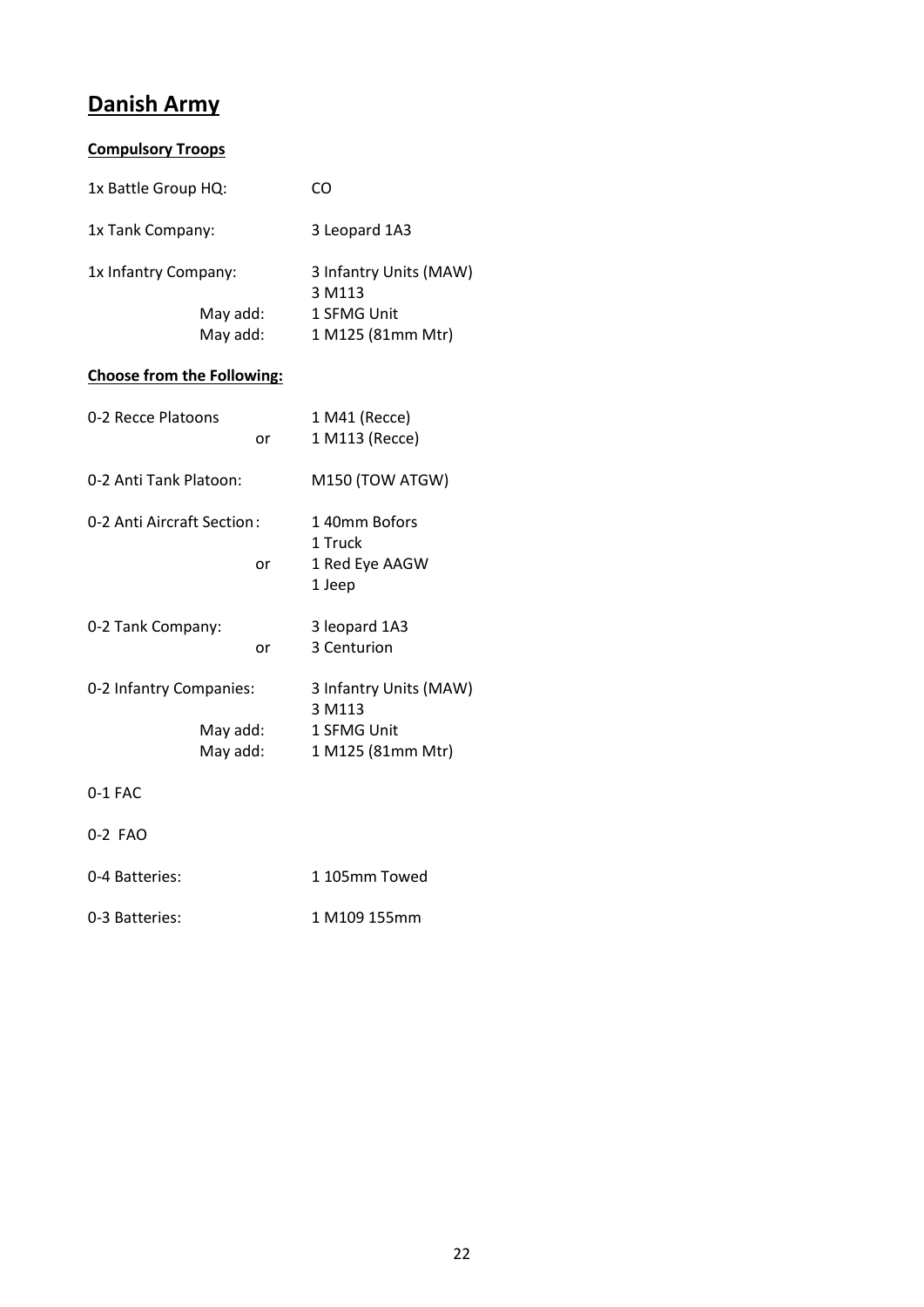## **Dutch Army**

| <b>Compulsory Troops</b>            |                                                                    |  |  |
|-------------------------------------|--------------------------------------------------------------------|--|--|
| 1x Battle Group HQ:                 | CO                                                                 |  |  |
| 1x Tank Company:                    | 3 Leopard 1                                                        |  |  |
| 1x Infantry Company:                | 3 Infantry Units (MAW)<br>1 Dragon ATGW<br>3 M113                  |  |  |
| May add:<br>May add:                | 1 SFMG Unit<br>1 M125 (81mm Mtr)                                   |  |  |
| or                                  | 3 Infantry Units (MAW)<br>1 Dragon ATGW<br>3 YPR408                |  |  |
| May add:<br>May add:                | 1 SFMG Unit<br>1 YPR408 (81mm Mtr)                                 |  |  |
| <b>Choose from the Following:</b>   |                                                                    |  |  |
| 0-2 Recce Platoons                  | 1 M113 C&R                                                         |  |  |
| 0-2 Anti Tank Platoon:<br>or<br>or  | M150 (TOW ATGW)<br>AIFV (TOW ATGW)<br>YPR 408 (Tow ATGW)           |  |  |
| 0-2 Anti Aircraft Section:          | 1 Gepard                                                           |  |  |
| 0-2 Tank Company:<br>or             | 3 leopard<br>3 Centurion                                           |  |  |
| 0-2 Infantry Companies:<br>May add: | 3 Infantry Units (MAW)<br>1 Dragon ATGW<br>3 M113<br>1 SFMG Unit   |  |  |
| May add:                            | 1 M125 (81mm Mtr)                                                  |  |  |
| or                                  | 3 Infantry Units (MAW)<br>1 Dragon ATGW<br>3 AIFV                  |  |  |
| May add:<br>May add:                | 1 SFMG Unit<br>1 AIFV (81mm Mtr)                                   |  |  |
| or<br>May add:                      | 3 Infantry Units (MAW)<br>1 Dragon ATGW<br>3 YPR408<br>1 SFMG Unit |  |  |
| May add:                            | 1 YPR408 (81mm Mtr)                                                |  |  |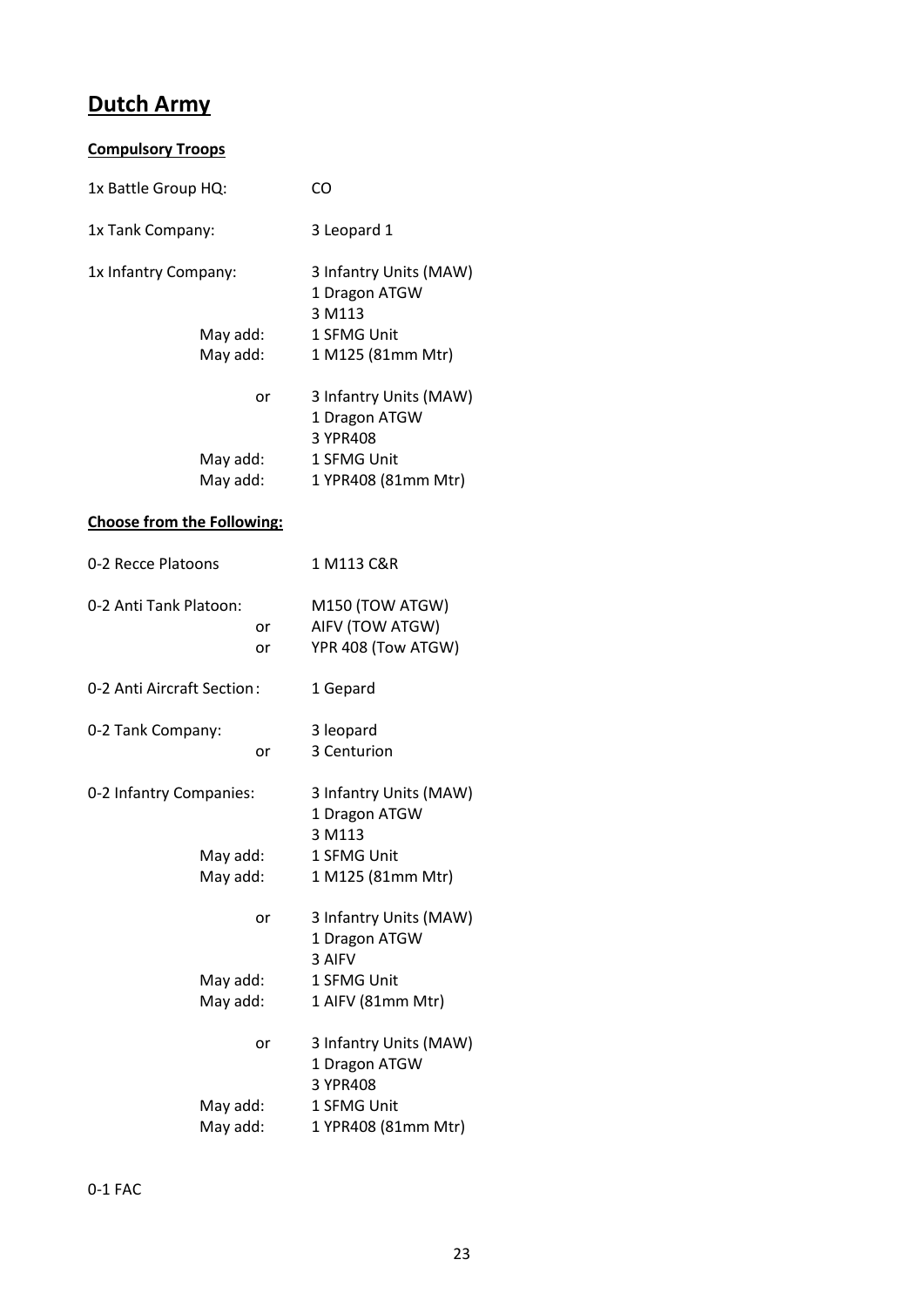0-2 FAO

0-4 Batteries: 1 105mm Towed

0-3 Batteries: 1 M109 155mm

- AIFV ATGW armed can only be used if AIFV used.
- YPR ATGW armed can only be used if YPR408's are used.
- YPR408 Platoons cannot be used if AIFV Platoons used.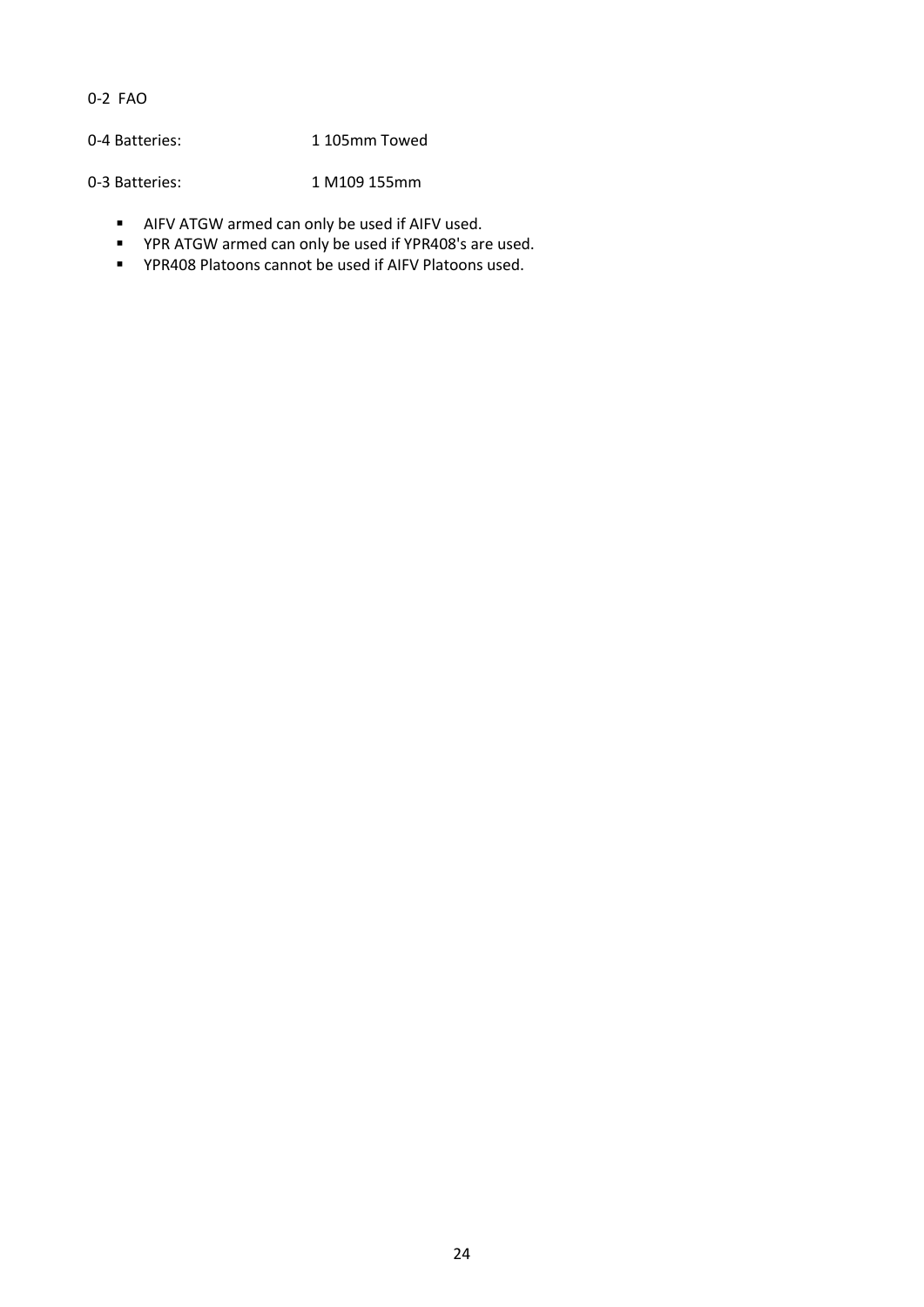## **Norwegian Army**

#### **Compulsory Troops**

| 1x Battle Group HQ:  |    | CΩ                                           |
|----------------------|----|----------------------------------------------|
| 1x Tank Company:     |    | 3 M48                                        |
| 1x Infantry Company: |    | 3 Infantry Units (MAW)<br>3 M <sub>113</sub> |
| May add:             |    | 1 SFMG Unit                                  |
| May add:             |    | 1 M125 (81mm Mtr)                            |
|                      | or | 3 Infantry Units (MAW)<br>3 BV202            |
| May add:             |    | 1 SFMG Unit                                  |
| May add:             |    | 1 81mm Mtr                                   |
|                      |    | 1 BV202                                      |

#### **Choose from the Following:**

| 0-2 Recce Platoons         | 1 M24/90mm             |
|----------------------------|------------------------|
| 0-2 Anti Tank Platoon:     | 1 4x4 (Tow ATGW)       |
| or                         | 1 Weasel (Tow ATGW)    |
| 0-2 Anti Aircraft Section: | 1 20mm RH202           |
|                            | 1 Truck                |
| or                         | 1 20mm RH202           |
|                            | 1 BV202                |
|                            |                        |
| 0-2 Tank Company:          | 3 M48                  |
| or.                        | 3 Leopard 1            |
| or                         | 3 M24/90mm             |
| 0-2 Infantry Companies:    | 3 Infantry Units (MAW) |
|                            | 3 M113                 |
| May add:                   | 1 SFMG Unit            |
| May add:                   | 1 M125 (81mm Mtr)      |
| or                         | 3 Infantry Units (MAW) |
|                            | 3 BV202                |
| May add:                   | 1 SFMG Unit            |
| May add:                   | 181mm Mtr              |
|                            | 1 BV202                |
| $0-1$ FAC                  |                        |

- 
- 0-2 FAO
- 0-4 Batteries: 1 105mm Towed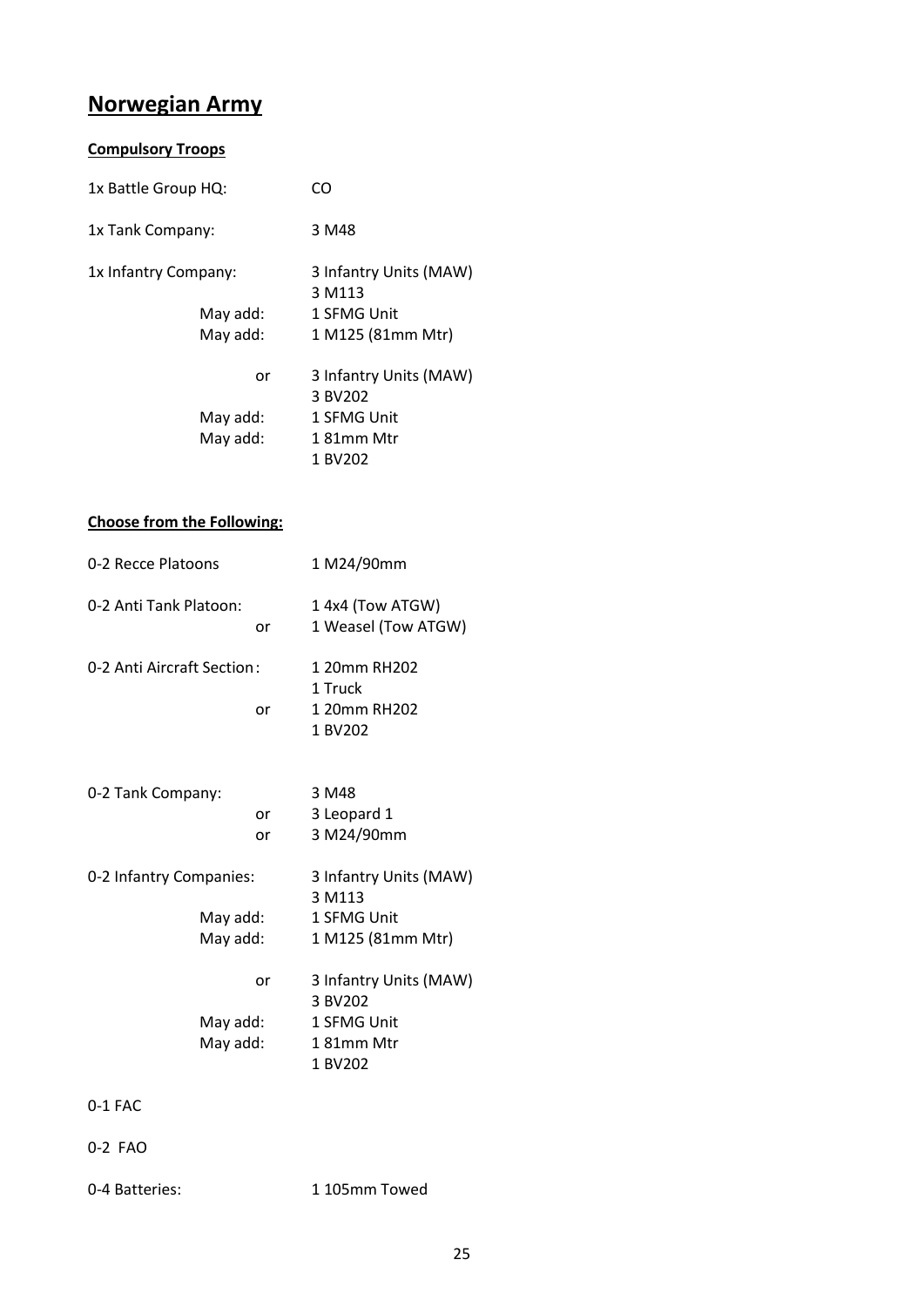#### 0-3 Batteries: 1 M109 155mm

- Weasel ATGW must be used if BV202 platoons are used
- If more than 1 BV202 platoon used then all must be BV202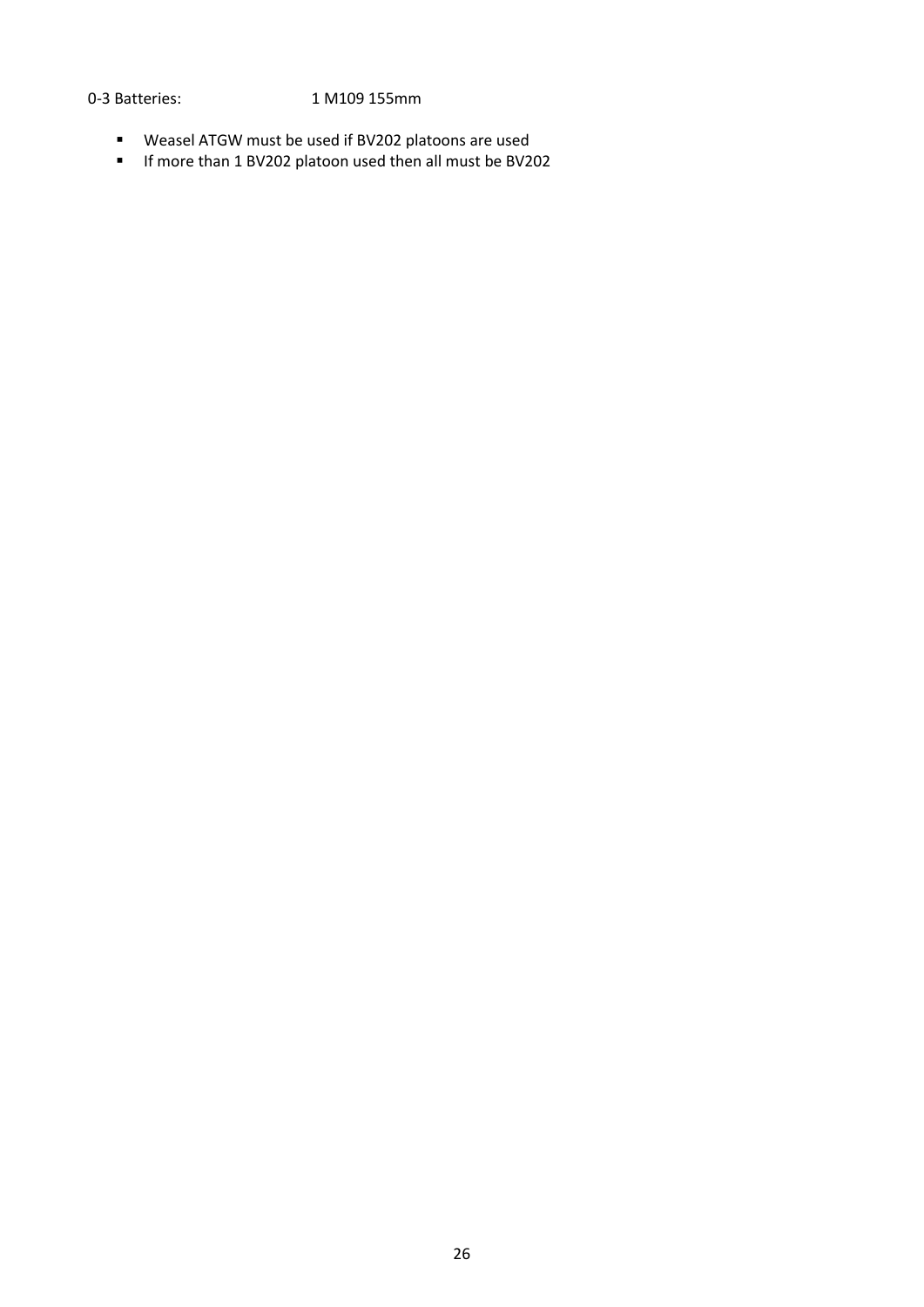# **Italian Army**

| <b>Compulsory Troops</b>                        |          |                                                                      |
|-------------------------------------------------|----------|----------------------------------------------------------------------|
| 1x Battle Group HQ:                             |          | CO                                                                   |
| 1x Tank Company:                                |          | 3 M <sub>60</sub>                                                    |
| 1x Infantry Company:<br>May add:<br>May add:    |          | 3 Infantry Units (MAW)<br>3 M113<br>1 SFMG Unit<br>1 M125 (81mm Mtr) |
| <b>Choose from the Following:</b>               |          |                                                                      |
| 0-2 Recce Platoons                              |          | 1 M113                                                               |
| 0-2 Anti Tank Platoon:                          |          | M150 (TOW ATGW)                                                      |
| 0-2 Anti Aircraft Section:                      |          | 140mm Bofors<br>1 Truck                                              |
| 0-2 Tank Company:                               | or<br>or | 3 M60<br>3 Leopard 1<br>3 M47                                        |
| 0-2 Infantry Companies:<br>May add:<br>May add: |          | 3 Infantry Units (MAW)<br>3 M113<br>1 SFMG Unit<br>1 M125 (81mm Mtr) |
| 0-1 FAC                                         |          |                                                                      |
| 0-2 FAO                                         |          |                                                                      |
| 0-4 Batteries:                                  |          | 1 105mm Towed                                                        |

0-3 Batteries: 1 155mm FH70 Towed